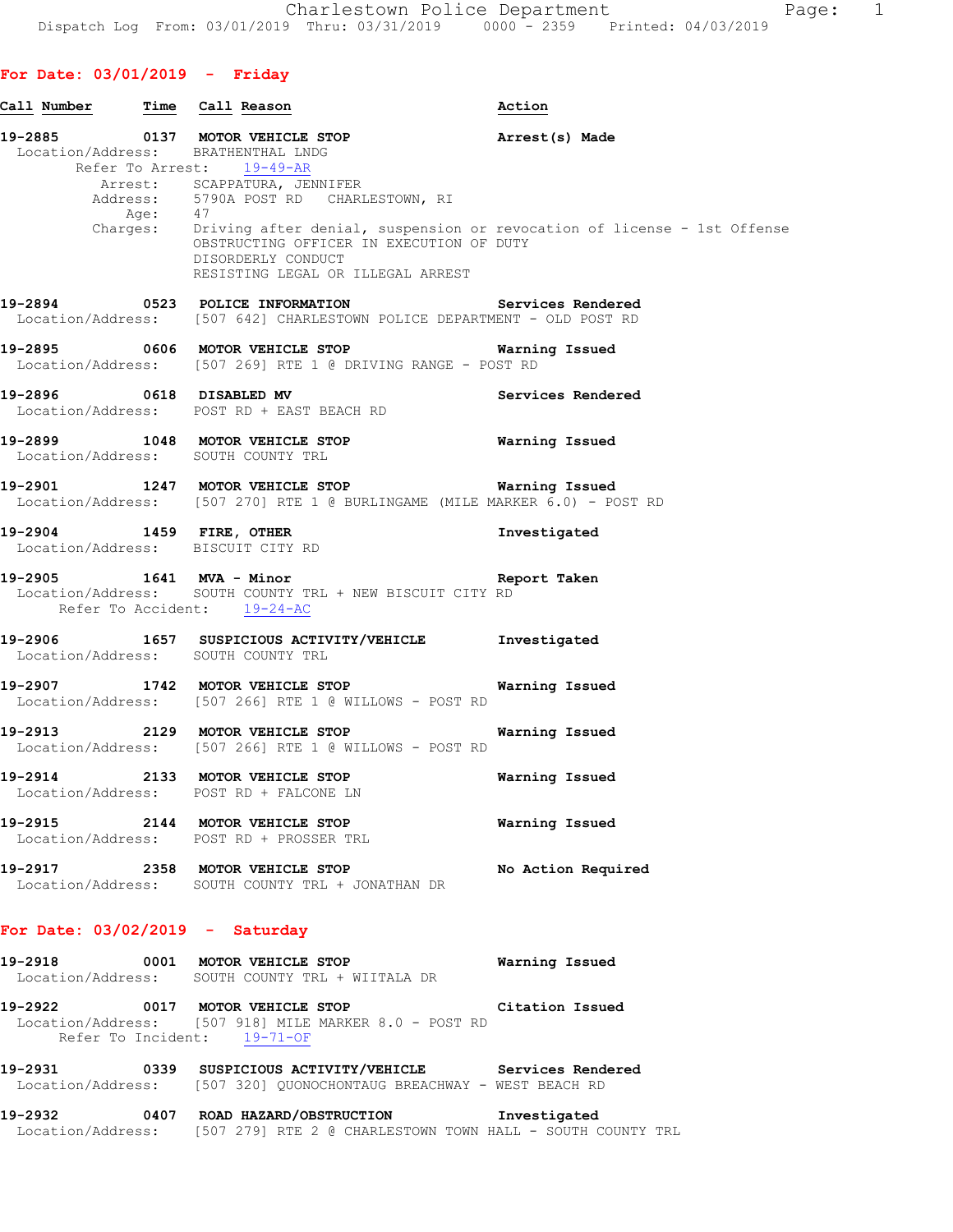**19-2934 0956 MOTOR VEHICLE COMPLAINT Services Rendered**  Location/Address: DEEPWOODS DR **19-2935 1054 MVA - W/Injury/Fluid/Hazard Transported to Hospital**  Location/Address: SOUTH COUNTY TRL Refer To Accident: 19-25-AC **19-2937 1152 POLICE INFORMATION Services Rendered**  Location/Address: [507 642] CHARLESTOWN POLICE DEPARTMENT - OLD POST RD **19-2939 1607 MOTOR VEHICLE STOP Warning Issued**  Location/Address: OLD POST RD + GENWOOD DR **19-2943 1646 POLICE INFORMATION Services Rendered**  Location/Address: [507 642] CHARLESTOWN POLICE DEPARTMENT - OLD POST RD **19-2944 1658 MOTOR VEHICLE STOP Warning Issued**  Location/Address: [507 283] RTE 2 @ GIFT BARN - SOUTH COUNTY TRL **19-2945 1707 MOTOR VEHICLE STOP Warning Issued**  Location/Address: [507 607] RTE 1 @ BESTWAY - POST RD **19-2946 1713 ASSIST CITIZEN Services Rendered**  Location/Address: [507 604] BESTWAY GAS STATION - POST RD **19-2948 1731 MOTOR VEHICLE COMPLAINT Unfounded**  Location/Address: [507 275] RTE 1 @ WESTERLY LINE - POST RD **19-2949 1740 MOTOR VEHICLE STOP Warning Issued**  Location/Address: [507 271] RTE 1 @ MICHAEL'S - POST RD **19-2950 1750 MOTOR VEHICLE STOP Citation Issued**  Location/Address: [507 267] RTE 1 @ HITCHING POST - POST RD **19-2952 1858 OFFICER WANTED Investigated**  Location/Address: OLD SHANNOCK RD Refer To Incident: 19-72-OF **19-2953 1924 FOLLOW-UP INVESTIGATION Services Rendered**  Location/Address: [507 647] ACHINBACK FARM - ROSS HILL RD **19-2954 1933 SUSPICIOUS ACTIVITY/VEHICLE Unfounded**  Location/Address: WILLOW RD **19-2955 1959 ALARM, BURGLAR Building Checked/Secured**  Location/Address: [507 36] CHARLESTOWN MINI-SUPER - OLD POST RD **19-2957 2006 MOTOR VEHICLE STOP Warning Issued**  Location/Address: [507 258] RTE 1 @ SOUTH KINGSTOWN LINE (MM 11.4) - POST RD **19-2958 2018 MOTOR VEHICLE STOP No Action Required**  Location/Address: [507 264] RTE 1 @ WINDSWEPT INN - POST RD **For Date: 03/03/2019 - Sunday 19-2964 0102 ANNOYING PHONE CALLS Investigated**  Location/Address: OLD SHANNOCK RD Refer To Incident: 19-73-OF **19-2974 0808 PSYCHOLOGICAL EMERGENCY Transported to Hospital**  Location/Address: [507 372] SOUTH SHORE MENTAL HEALTH - OLD POST RD **19-2976 1029 ANIMAL COMPLAINT Services Rendered**  Location/Address: [507 45] RIPPY'S LIQUOR MART - SOUTH COUNTY TRL **19-2978 1240 ALARM, BURGLAR Building Checked/Secured**  Location/Address: [507 561] SHANNOCK RD

**19-2979 1328 ALARM, CO DETECTOR False Alarm**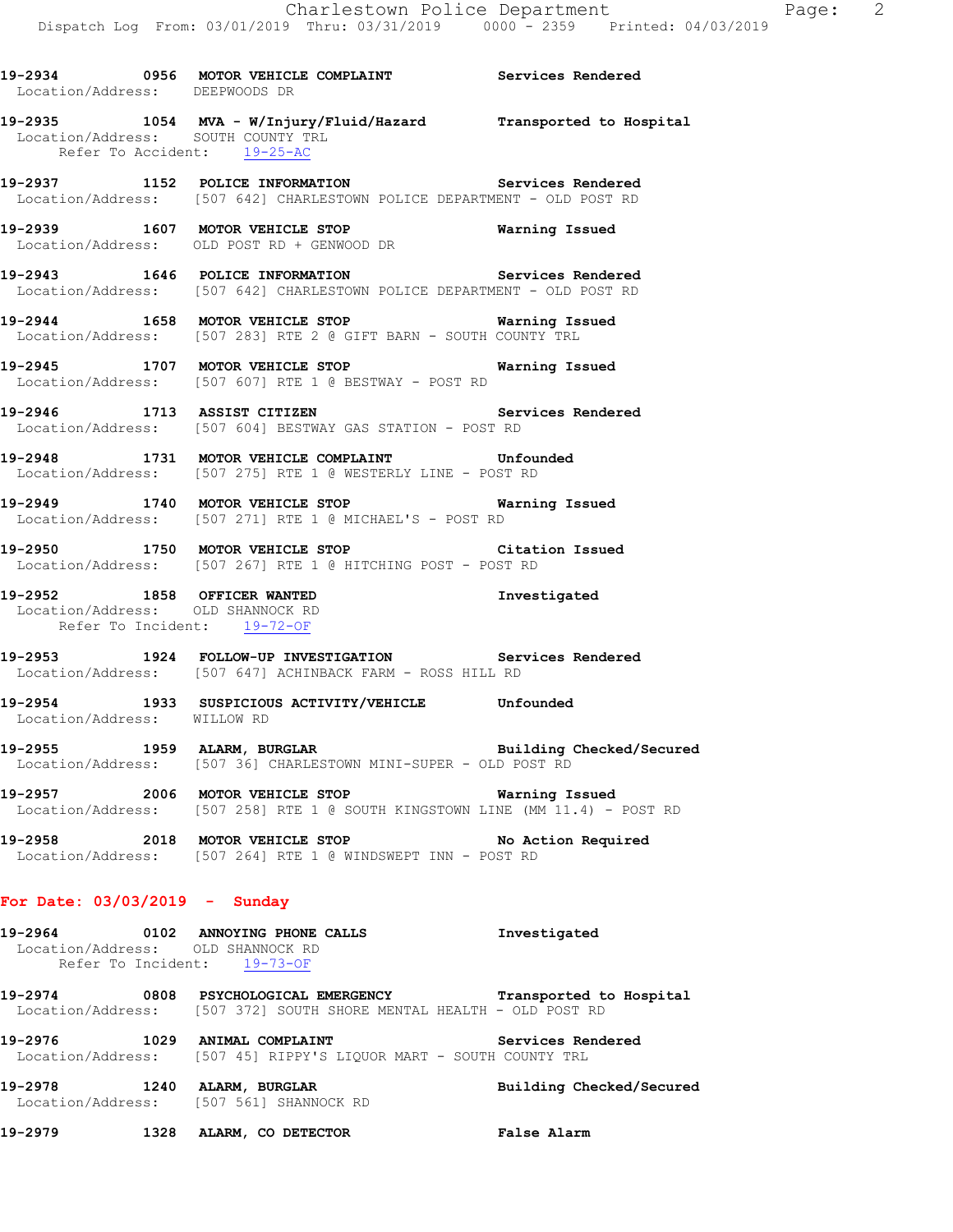|                                                                                                                                 | Charlestown Police Department |                                                                                | Page: 3 |  |
|---------------------------------------------------------------------------------------------------------------------------------|-------------------------------|--------------------------------------------------------------------------------|---------|--|
|                                                                                                                                 |                               | Dispatch Log From: 03/01/2019 Thru: 03/31/2019 0000 - 2359 Printed: 04/03/2019 |         |  |
| Location/Address: CHEROKEE BND                                                                                                  |                               |                                                                                |         |  |
| 19-2980 1336 MOTOR VEHICLE STOP<br>Location/Address: POST RD + NARROW LN                                                        |                               | Warning Issued                                                                 |         |  |
| 19-2982 1350 MOTOR VEHICLE STOP<br>Location/Address: KING'S FACTORY RD + POST RD                                                |                               | Warning Issued                                                                 |         |  |
| 19-2984 1622 MOTOR VEHICLE STOP <b>Warning Issued</b><br>Location/Address: [507 100] RTE 1 @ FIORES (MILE MARKER 8.0) - POST RD |                               |                                                                                |         |  |
| 19-2985 1631 MOTOR VEHICLE STOP<br>Location/Address: KING'S FACTORY RD                                                          |                               | Warning Issued                                                                 |         |  |
| 19-2986 1642 MOTOR VEHICLE STOP <b>Warning Issued</b><br>Location/Address: SHUMANKANUC HILL RD + KING'S FACTORY RD              |                               |                                                                                |         |  |
| 19-2987 1657 PSYCHOLOGICAL EMERGENCY Services Rendered<br>Location/Address: STILL WATER RD<br>Refer To Incident: 19-74-OF       |                               |                                                                                |         |  |
| 19-2988 1702 PSYCHOLOGICAL EMERGENCY<br>Location/Address: STILL WATER RD                                                        |                               | Transported to Hospital                                                        |         |  |

**19-2996 2200 DISABLED MV Services Rendered**  Vicinity of: [507 212] SURFSIDE MOTOR INN - NARROW LN

## **For Date: 03/04/2019 - Monday**

| 19-2999 0015 MVA - Minor       | Arrest(s) Made                                                                  |                                                                         |
|--------------------------------|---------------------------------------------------------------------------------|-------------------------------------------------------------------------|
|                                | Location/Address: POST RD + NARROW LN                                           |                                                                         |
|                                | Refer To Accident: 19-26-AC                                                     |                                                                         |
|                                | Refer To Arrest: $\frac{19-50-AR}{1}$                                           |                                                                         |
|                                | Arrest: FRAPPIER, NATHAN M                                                      |                                                                         |
|                                | Address: 26 CAROLINA MAIN ST CAROLINA, RI                                       |                                                                         |
|                                | Age: 38<br>Charges: DUI/DRUGS/ALCOHOL/2ND OFFENSE - B.A.C. UNKNOWN              |                                                                         |
|                                | DUTY TO STOP-ACC.RESULT- DAMG.TO ATT.VEHICLE                                    |                                                                         |
|                                |                                                                                 | Driving after denial, suspension or revocation of license - 1st Offense |
|                                | Refusal to Submit to Chemical Test - 1st Violation                              |                                                                         |
|                                | Refer To Summons: 19-51-AR                                                      |                                                                         |
|                                | Summons: SAMPLE, I AM A<br>Address: 4901 OLD POST RD CHARLESTOWN, RI<br>Age: 52 |                                                                         |
|                                |                                                                                 |                                                                         |
|                                |                                                                                 |                                                                         |
|                                | Charges: BENCH WARRANT ISSUED FROM 4TH DISTRICT COURT                           |                                                                         |
|                                | 19-3004 0112 ALARM, BURGLAR<br>Location/Address: LAUREL RD                      | <b>False Alarm</b>                                                      |
|                                |                                                                                 |                                                                         |
|                                | 19-3006 60225 ROAD HAZARD/OBSTRUCTION Services Rendered                         |                                                                         |
| Location/Address: OLD COACH RD |                                                                                 |                                                                         |
|                                | 19-3009 0423 DISABLED MV 30 Services Rendered                                   |                                                                         |
|                                | Location/Address: RICHMOND LINE - SOUTH COUNTY TRL                              |                                                                         |
|                                | 19-3012 0719 POLICE TRANSPORT Services Rendered                                 |                                                                         |
|                                | Location/Address: [507 642] CHARLESTOWN POLICE DEPARTMENT - OLD POST RD         |                                                                         |
|                                | 19-3013 0800 MVA - Minor <b>Manuel Accord Report Taken</b>                      |                                                                         |
|                                | Location/Address: [507 897] MASONIC TEMPLE - SOUTH COUNTY TRL                   |                                                                         |
|                                | Refer To Accident: 19-27-AC                                                     |                                                                         |
|                                | 19-3015 1017 PSYCHOLOGICAL EMERGENCY Transported to Hospital                    |                                                                         |
|                                | Location/Address: [507 372] SOUTH SHORE MENTAL HEALTH - OLD POST RD             |                                                                         |
|                                | 19-3016 1109 POLICE INFORMATION                                                 | Investigated                                                            |
|                                | Location/Address: [507 20] NINIGRET PARK - PARK LN                              |                                                                         |
|                                | 19-3017 1143 ANIMAL COMPLAINT                                                   | Investigated                                                            |
|                                | Location/Address: [507 283] RTE 2 @ GIFT BARN - SOUTH COUNTY TRL                |                                                                         |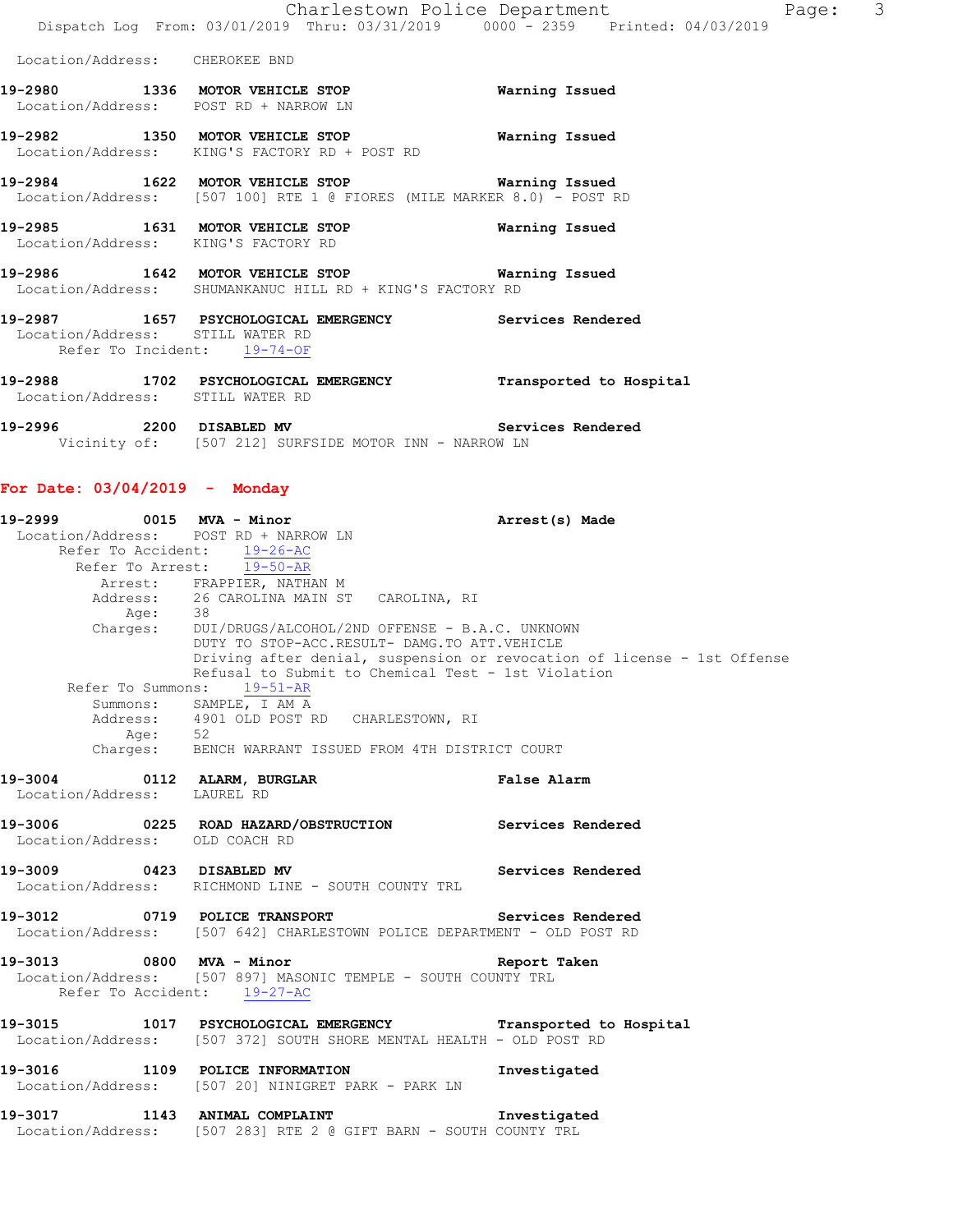| Location/Address: KLONDIKE RD                               | 19-3018 1214 ANIMAL COMPLAINT Services Rendered                                                                              |                    |
|-------------------------------------------------------------|------------------------------------------------------------------------------------------------------------------------------|--------------------|
|                                                             | 19-3019 1232 OFFICER WANTED Services Rendered<br>Location/Address: COLUMBIA HEIGHTS OVAL                                     |                    |
|                                                             | 19-3020 1246 ANIMAL COMPLAINT Services Rendered<br>Location/Address: [507 278] RTE 2 @ RIPPY'S MARKET - SOUTH COUNTY TRL     |                    |
|                                                             | 19-3021 1251 FOLLOW-UP INVESTIGATION Services Rendered<br>Location/Address: [507 1] CHARLESTOWN TOWN HALL - SOUTH COUNTY TRL |                    |
|                                                             | 19-3022 1306 ALARM, BURGLAR NERRES PALAEM RAISE Alarm<br>Location/Address: [507 88] EAST WEST MARKET - POST RD               |                    |
| 19-3023 1428 OFFICER WANTED<br>Location/Address: BURNHAM ST |                                                                                                                              | Services Rendered  |
| Location/Address: OLD COACH RD                              | 19-3025 1529 FIRE, STRUCTURE 1990 Services Rendered                                                                          |                    |
|                                                             | 19-3026 1627 MOTOR VEHICLE STOP<br>Location/Address: SAND PLAIN RD + SOUTH COUNTY TRL                                        | No Action Required |
|                                                             | 19-3029 2010 MOTOR VEHICLE STOP<br>Location/Address: SHANNOCK RD + HAWKSBILL WAY                                             | No Action Required |

**19-3030 2025 MOTOR VEHICLE STOP Warning Issued**  Location/Address: [507 924] MILE MARKER 10.6 - NARROW LN

## **For Date: 03/05/2019 - Tuesday**

| 19-3049 |      | 0555 MOTOR VEHICLE STOP<br>Location/Address: POST RD + WILDFLOWER RD | Warning Issued     |  |
|---------|------|----------------------------------------------------------------------|--------------------|--|
| 19–3051 | 1157 | MOTOR VEHICLE STOP                                                   | No Action Required |  |
|         |      | Location/Address: SOUTH COUNTY TRL + OLD MILL RD                     |                    |  |

- **19-3052 1214 ALARM, BURGLAR Investigated**  Location/Address: SUNSET DR
- **19-3054 1555 DISABLED MV Investigated**  Location/Address: POST RD + NARROW LN
- **19-3056 1652 MOTOR VEHICLE STOP Arrest(s) Made**  Location/Address: SOUTH COUNTY TRL + LAURI DR Refer To Summons: 19-52-AR Summons: LEMUS, DAVID O Address: 61 LAURI Apt. #APT3 CHARLESTOWN, RI Age: 41 Charges: DRIVING WITHOUT/EXPIRED LICENSE
- **19-3057 1904 OFFICER WANTED Transported to Hospital**  Location/Address: ROSS HILL RD **19-3059 2127 ANIMAL COMPLAINT Investigated**  Location/Address: BISCUIT CITY RD **19-3060 2206 SUSPICIOUS ACTIVITY/VEHICLE Investigated**  Location/Address: [507 462] ROCKY'S TREE SERVICE - KLONDIKE RD **19-3061 2334 HOUSE CHECK Building Checked/Secured**  Location/Address: COVE POINT EAST RD

**19-3062 2340 HOUSE CHECK Building Checked/Secured**  Location/Address: SHIRLEY DR **19-3064 2352 HOUSE CHECK Building Checked/Secured**  Location/Address: SANCTUARY RD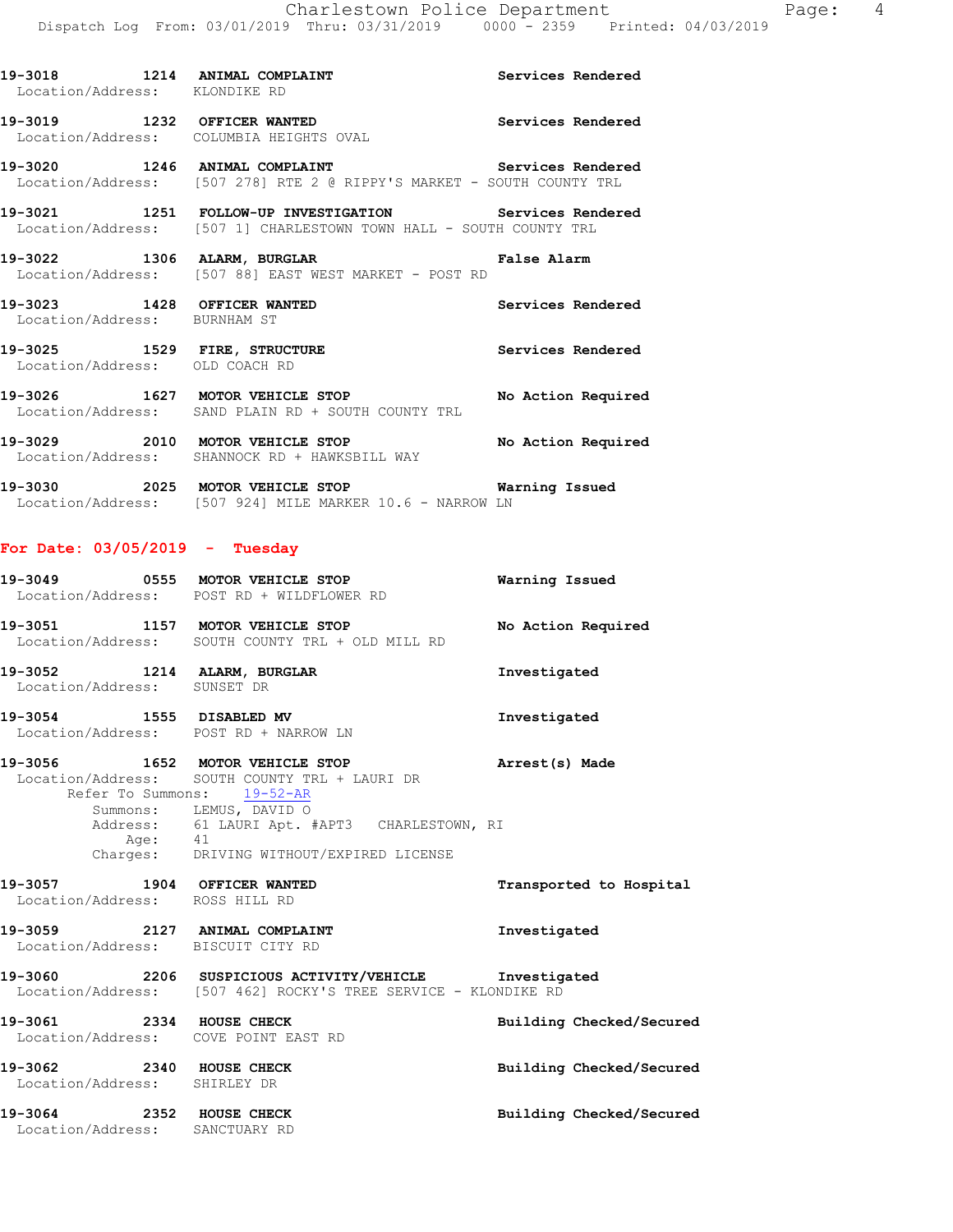**For Date: 03/06/2019 - Wednesday**

| 19-3065 0010 HOUSE CHECK           | Location/Address: [507 791] 18 WHITE TAIL CIRCLE - WHITE TAIL CIR                                                                    | Building Checked/Secured                                                           |
|------------------------------------|--------------------------------------------------------------------------------------------------------------------------------------|------------------------------------------------------------------------------------|
|                                    | Notion Address: [507 804] BEAVER LN Building Checked/Secured                                                                         |                                                                                    |
| Refer To Arrest: 19-53-AR          | 19-3076 0036 MOTOR VEHICLE STOP <b>Example 2018</b> Arrest(s) Made<br>Location/Address: SOUTH COUNTY TRL + MAPLE LAKE FARM RD        |                                                                                    |
| Age:                               | Arrest: UNDERWOOD, MEGAN L<br>Address: 115 BISCUIT CITY RD CHARLESTOWN, RI<br>38                                                     |                                                                                    |
|                                    |                                                                                                                                      | Charges: Driving after denial, suspension or revocation of license - 3rd + Offense |
|                                    | 19-3077 0141 POLICE TRANSPORT Services Rendered<br>Location/Address: [507 642] CHARLESTOWN POLICE DEPARTMENT - OLD POST RD           |                                                                                    |
|                                    | 19-3080 			 0249 POLICE INFORMATION 			 Services Rendered<br>Location/Address: [507 642] CHARLESTOWN POLICE DEPARTMENT - OLD POST RD |                                                                                    |
| Location/Address: CAROLINA BACK RD | 19-3081 0650 SUSPICIOUS ACTIVITY/VEHICLE Investigated                                                                                |                                                                                    |
| Location/Address: CAROLINA BACK RD | 19-3082 0814 PSYCHOLOGICAL EMERGENCY Transported to Hospital                                                                         |                                                                                    |
| Location/Address: CRESTWOOD LN     | 19-3083 1147 POLICE INFORMATION 10-3083                                                                                              |                                                                                    |
|                                    | 19-3084 1152 ALARM, BURGLAR BURGLAR Building Checked/Secured<br>Location/Address: CHARLESTOWN BEACH RD                               |                                                                                    |
|                                    | 19-3086 1422 ASSIST OTHER AGENCY<br>Location/Address: [507 275] RTE 1 @ WESTERLY LINE - POST RD                                      | Services Rendered                                                                  |
|                                    | Location/Address: SHANNOCK RD + SOUTH COUNTY TRL                                                                                     |                                                                                    |
|                                    | 19-3089 1639 MOTOR VEHICLE COMPLAINT Threstigated<br>Vicinity of: [507 267] RTE 1 @ HITCHING POST - POST RD                          |                                                                                    |
| Vicinity of: SOUTH COUNTY TRL      | 19-3090 1701 MOTOR VEHICLE STOP 6 Warning Issued                                                                                     |                                                                                    |
|                                    | 19-3091 1740 MOTOR VEHICLE STOP 6 Warning Issued<br>Location/Address: POST RD + SCHOOLHOUSE POND RD                                  |                                                                                    |
| For Date: $03/07/2019$ - Thursday  |                                                                                                                                      |                                                                                    |
|                                    | 19-3099 0029 HOUSE CHECK<br>Location/Address: [507 526] OLD POST RD                                                                  | Building Checked/Secured                                                           |
| Vicinity of: OLD MILL RD           | 19-3107 0102 MOTOR VEHICLE STOP                                                                                                      | Warning Issued                                                                     |
|                                    | 19-3112 0209 SUSPICIOUS ACTIVITY/VEHICLE Investigated<br>Location/Address: [507 318] EAST BEACH STATE PARKING LOT - EAST BEACH RD    |                                                                                    |
| Location/Address: PROSSER TRL      | 19-3116 0536 HOUSE CHECK                                                                                                             | Building Checked/Secured                                                           |
|                                    | 19-3117 0624 MOTOR VEHICLE STOP Citation Issued<br>Location/Address: [507 269] RTE 1 @ DRIVING RANGE - POST RD                       |                                                                                    |
|                                    | 19-3121 0854 POLICE INFORMATION Services Rendered<br>Location/Address: [507 642] CHARLESTOWN POLICE DEPARTMENT - OLD POST RD         |                                                                                    |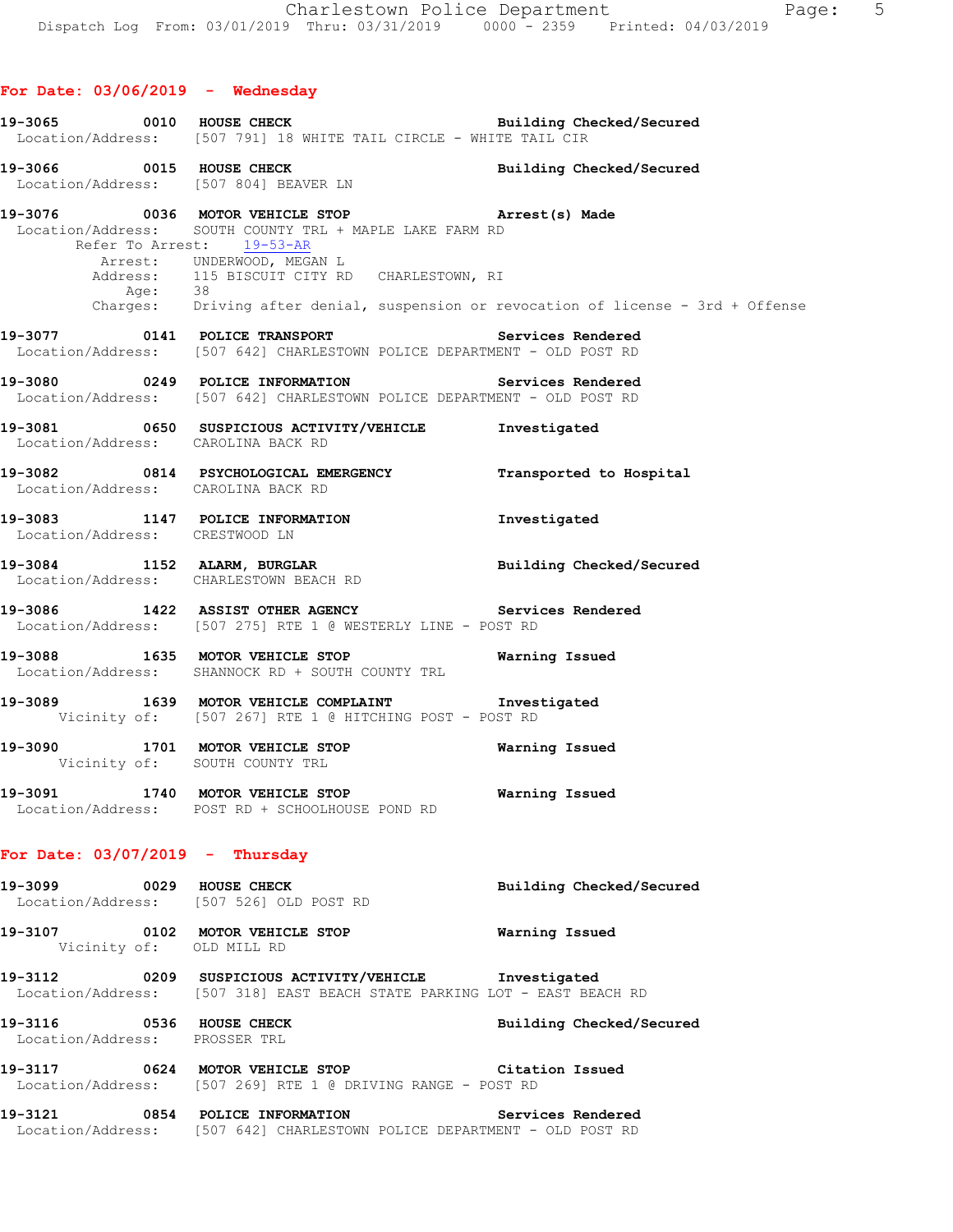| 19-3130<br>1709                      | ANIMAL COMPLAINT                       | Services Rendered  |
|--------------------------------------|----------------------------------------|--------------------|
| 19-3129<br>1630<br>Location/Address: | ROAD HAZARD/OBSTRUCTION<br>OLD MILL RD | Removed Hazard     |
| 19-3127<br>1518<br>Location/Address: | FIRE, STRUCTURE<br>SOUTH COUNTY TRL    | No Action Required |
| 19-3126<br>1518<br>Location/Address: | FIRE, STRUCTURE<br>SOUTH COUNTY TRL    | Investigated       |
| 19-3124<br>0949<br>Location/Address: | WELL BEING CHECK<br>ROSS HILL RD       | Investigated       |
| 19-3122<br>0900<br>Location/Address: | POLICE INFORMATION<br>SOUTH COUNTY TRL | Services Rendered  |
|                                      |                                        |                    |

Location/Address: ROSS HILL RD

### **For Date: 03/08/2019 - Friday**

| Vicinity of: SCAPA FLOW RD                                         |                                                                                               |                          |
|--------------------------------------------------------------------|-----------------------------------------------------------------------------------------------|--------------------------|
| 19-3135 0118 HOUSE CHECK<br>Location/Address: AUBURN DR            |                                                                                               | Building Checked/Secured |
|                                                                    | 19-3137 0125 HOUSE CHECK<br>Location/Address: [507 791] 18 WHITE TAIL CIRCLE - WHITE TAIL CIR | No Action Required       |
| 19-3141 0129 HOUSE CHECK<br>Location/Address: [507 804] BEAVER LN  |                                                                                               | Building Checked/Secured |
| 19-3150 0236 HOUSE CHECK<br>Location/Address: NORTH NIANTIC DR     |                                                                                               | Building Checked/Secured |
| 19-3151 0241 HOUSE CHECK<br>Location/Address: [507 813] NANCY LN   |                                                                                               | Building Checked/Secured |
| 19-3154 0246 HOUSE CHECK                                           | Location/Address: [507 822] SOUTH NIANTIC DR                                                  | Building Checked/Secured |
| 19-3155 0251 HOUSE CHECK<br>Location/Address: CHARLESTOWN BEACH RD |                                                                                               | Building Checked/Secured |
|                                                                    |                                                                                               |                          |

- **19-3156 0255 HOUSE CHECK Building Checked/Secured**  Location/Address: WALSH RD
- **19-3158 0646 MOTOR VEHICLE COMPLAINT Citation Issued**  Location/Address: BISCUIT CITY RD
- **19-3159 1018 ASSIST OTHER AGENCY Could Not Locate**  Location/Address: NARROW LN
- **19-3160 1133 MOTOR VEHICLE STOP Warning Issued**  Location/Address: POST RD + BEND RD
- **19-3163 1327 MOTOR VEHICLE STOP Warning Issued**  Location/Address: POST RD + WILDFLOWER RD
- **19-3168 1515 TOWN COUNCIL DOCKET DELIVERY Services Rendered**  Location/Address: [507 1] CHARLESTOWN TOWN HALL - SOUTH COUNTY TRL
- **19-3169 1550 POLICE INFORMATION Services Rendered**  Location/Address: [507 254] GALAPAGOS COLLECTION - OLD POST RD

**19-3170 1638 SERVE WARRANT Could Not Locate**  Location/Address: SHANNOCK RD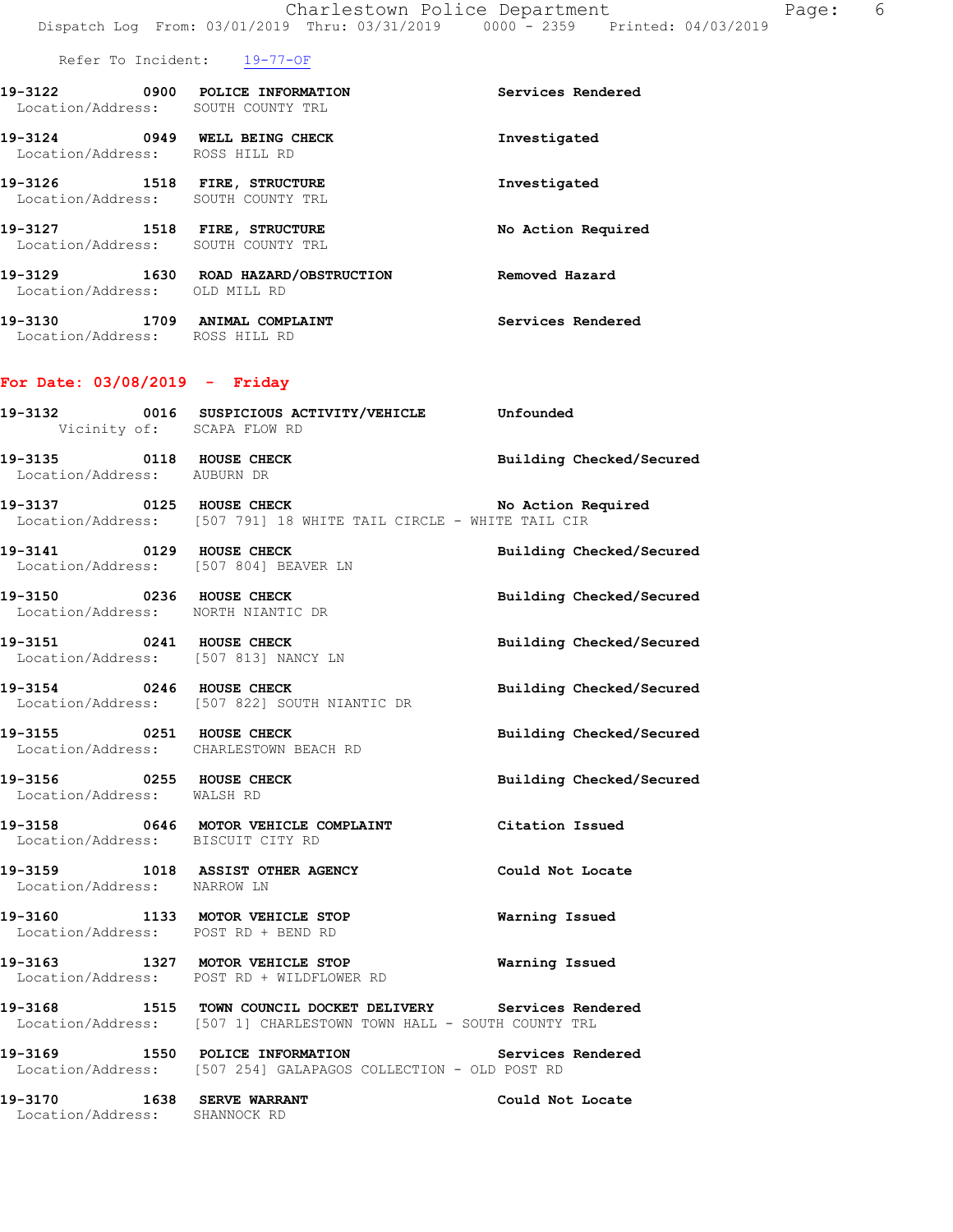Charlestown Police Department Fage: 7 Dispatch Log From: 03/01/2019 Thru: 03/31/2019 0000 - 2359 Printed: 04/03/2019 **19-3172 1707 MOTOR VEHICLE STOP Arrest(s) Made**  Location/Address: NARROW LN + AUBURN DR Refer To Summons: 19-54-AR Summons: SNOW, MICHAEL J<br>Address: 83 RIVERVIEW DR CHARLESTOWN, RI Address: 83 RIVERVIEW DR CHARLESTOWN, RI Age: 23 Charges: Driving with Expired License - 1st Offense **19-3173 1709 ALARM, CO DETECTOR Services Rendered**  Location/Address: POND ST **19-3174 1716 ALARM, FIRE False Alarm**  Location/Address: [507 901] GROUP HOME (BY WHIPPLE DRIVE) - SOUTH COUNTY TRL **19-3175 1727 MOTOR VEHICLE STOP No Action Required**  Location/Address: SOUTH COUNTY TRL + NEW BISCUIT CITY RD **19-3176 1754 ANIMAL COMPLAINT Services Rendered**  Location/Address: OLD COACH RD **19-3178 1824 ANIMAL COMPLAINT Investigated**  Location/Address: [507 666] FORT NINIGRET RD **19-3179 1848 MOTOR VEHICLE COMPLAINT Warning Issued**  Location/Address: [507 286] RTE 112 @ RICHMOND LINE - CAROLINA BACK RD **19-3180 1953 SUSPICIOUS ACTIVITY/VEHICLE Arrest(s) Made**  Location/Address: [507 323] NORTH CAMP - BUCKEYE BROOK RD Refer To Arrest: 19-55-AR Arrest: WICKLUND, GREGORY S Address: 170 SHUMANKANUC HILL RD CHARLESTOWN, RI Age: 46 Charges: DUI OF LIQUOR OR DRUGS-1ST OFFENSE .15/GREATER Refer To Arrest: 19-56-AR Arrest: WILSON, KYLER ALEXANDER Address: 18 CAROLINA MAIN ST CAROLINA, RI<br>Age: 33 Age: 33 Charges: BENCH WARRANT ISSUED FROM 4TH DISTRICT COURT Refer To Incident: 19-79-OF

**19-3181 2237 POLICE TRANSPORT Services Rendered**  Location/Address: [507 642] CHARLESTOWN POLICE DEPARTMENT - OLD POST RD

#### **For Date: 03/09/2019 - Saturday**

**19-3191 0322 ALARM, FIRE No Action Required**  Location/Address: [507 201] KENYON INDUSTRIES - SHERMAN AVE **19-3193 0614 ASSIST OTHER POLICE DEPT Could Not Locate**  Location/Address: THIRD ST **19-3194 0710 POLICE TRANSPORT Taken/Refered to Other A**  Location/Address: [507 642] CHARLESTOWN POLICE DEPARTMENT - OLD POST RD **19-3195 0912 MOTOR VEHICLE STOP Warning Issued**  Location/Address: SOUTH COUNTY TRL + LAURI DR **19-3196 0941 MOTOR VEHICLE STOP Warning Issued**  Location/Address: POST RD + GENERAL STANTON LN **19-3197 1036 MOTOR VEHICLE STOP Warning Issued**  Location/Address: POST RD + GENERAL STANTON LN **19-3198 1057 MOTOR VEHICLE STOP Warning Issued**  Location/Address: [507 261] RTE 1 @ STATE GARAGE (MILE MARKER 9.6) - POST RD **19-3199 1107 MOTOR VEHICLE STOP Warning Issued**  Location/Address: POST RD + SCHOOLHOUSE POND RD

**19-3200 1119 MOTOR VEHICLE STOP Warning Issued**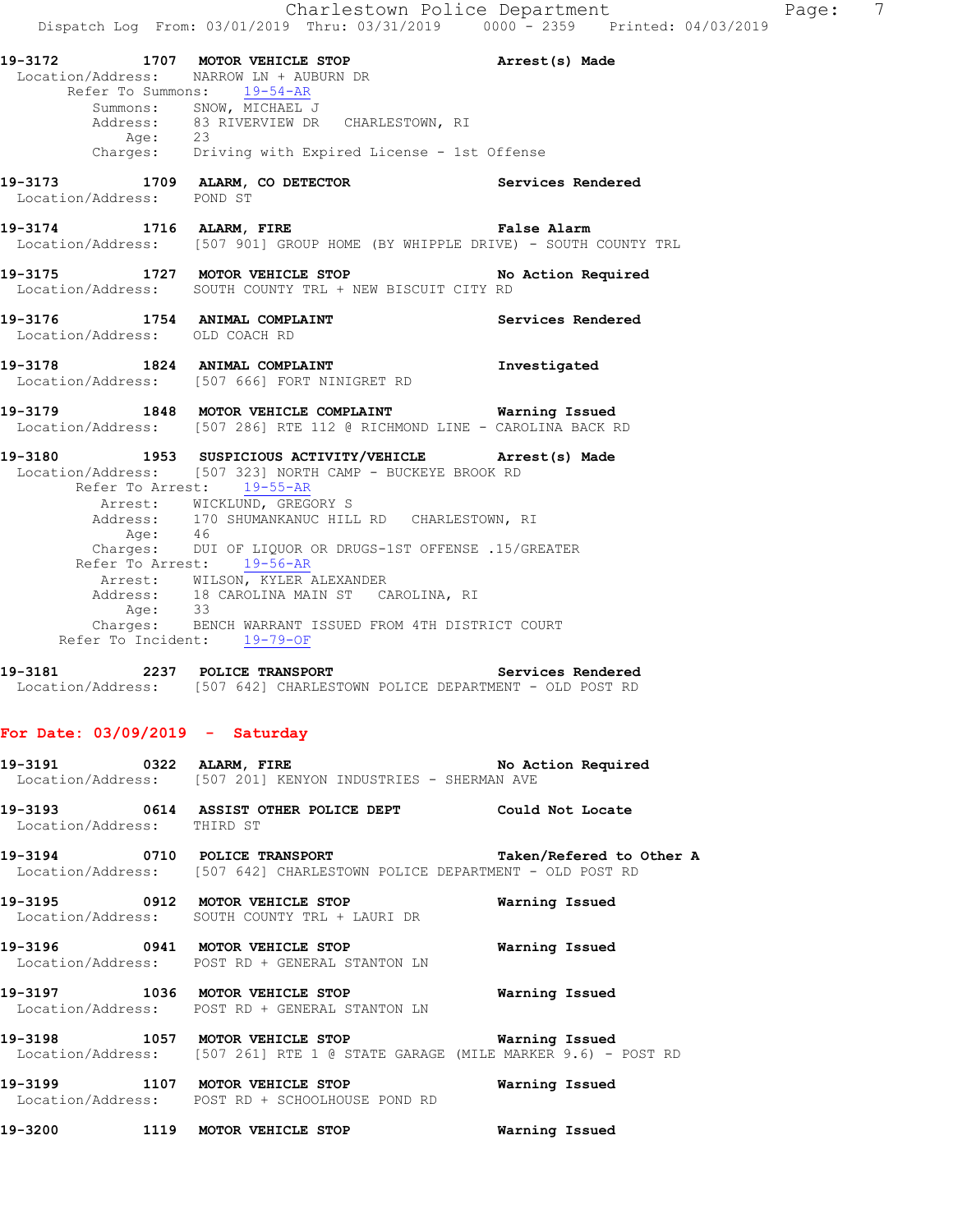|                                                        | Charlestown Police Department                                                                                                      |                   |
|--------------------------------------------------------|------------------------------------------------------------------------------------------------------------------------------------|-------------------|
|                                                        | Dispatch Log From: 03/01/2019 Thru: 03/31/2019 0000 - 2359 Printed: 04/03/2019                                                     |                   |
|                                                        | Location/Address: POST RD + WILDFLOWER RD                                                                                          |                   |
|                                                        | 19-3201 1137 ANIMAL COMPLAINT The Investigated<br>Location/Address: KING'S FACTORY RD + POST RD                                    |                   |
| 19-3205 1322 FIRE, OTHER<br>Location/Address: KEITH DR |                                                                                                                                    | Services Rendered |
|                                                        | 19-3208 1532 ALARM, BURGLAR BURGER Building Checked/Secured<br>Location/Address: [507 12] CAROLINA POST OFFICE - ALTON CAROLINA RD |                   |
|                                                        | 19-3210 1744 SUSPICIOUS ACTIVITY/VEHICLE No Action Required<br>Location/Address: KING'S FACTORY RD + PROSSER TRL                   |                   |
|                                                        | 19-3213 1805 DISABLED MV Services Rendered<br>Location/Address: [507 258] RTE 1 @ SOUTH KINGSTOWN LINE (MM 11.4) - POST RD         |                   |
|                                                        | 19-3215 1836 MOTOR VEHICLE STOP 6 Citation Issued<br>Location/Address: POST RD + PROSSER TRL                                       |                   |
|                                                        | 19-3216 1856 MOTOR VEHICLE STOP <b>Warning Issued</b><br>Location/Address: [507 260] RTE 1 @ GENERAL STANTON - POST RD             |                   |
|                                                        |                                                                                                                                    |                   |

Page: 8

- **19-3217 1906 MOTOR VEHICLE STOP No Action Required**  Location/Address: POST RD + SCHOOLHOUSE POND RD
- **19-3219 1917 MOTOR VEHICLE STOP Warning Issued**  Location/Address: [507 914] MILE MARKER 6.8 - WILDFLOWER RD

## **For Date: 03/10/2019 - Sunday**

| 19-3225 0017 HOUSE CHECK<br>Location/Address: COVE POINT EAST RD  |                                                                                                                          | Building Checked/Secured |
|-------------------------------------------------------------------|--------------------------------------------------------------------------------------------------------------------------|--------------------------|
| 19-3227 0023 HOUSE CHECK<br>Location/Address: SHIRLEY DR          |                                                                                                                          | Building Checked/Secured |
| Location/Address: PASOUISETT TRL                                  | 19-3231 0042 MOTOR VEHICLE STOP                                                                                          | Citation Issued          |
|                                                                   | Location/Address: [507 791] 18 WHITE TAIL CIRCLE - WHITE TAIL CIR                                                        |                          |
| 19-3237 0140 HOUSE CHECK<br>Location/Address: [507 804] BEAVER LN |                                                                                                                          | Building Checked/Secured |
| Location/Address: PASOUISETT TRL                                  | 19-3238 0347 FOLLOW-UP INVESTIGATION Services Rendered                                                                   |                          |
|                                                                   | 19-3240 0838 ALARM, BURGLAR Building Checked/Secured<br>Location/Address: [507 64] RATHSKELLER RESTAURANT - OLD COACH RD |                          |
| 19-3241 1028 ALARM, BURGLAR<br>Location/Address: DUDLEY LN        |                                                                                                                          | Building Checked/Secured |
| 19-3242 1041 MVA - Minor                                          | Location (Address: CUANNOCK DD L MADIE IAKE EADM DD                                                                      | Report Taken             |

 Location/Address: SHANNOCK RD + MAPLE LAKE FARM RD Refer To Accident: 19-28-AC

## **19-3243 1058 BURGLARY (Attempted B&E) Report Taken**  Location/Address: WIITALA DR Refer To Incident: 19-80-OF

**19-3244 1315 POLICE INFORMATION Building Checked/Secured**  Location/Address: [507 3] COMPASS HARDWARE - RIDGEWOOD RD

**19-3245 1445 ALARM, BURGLAR Investigated**  Location/Address: [507 354] PAT'S POWER EQUIPMENT - OLD POST RD

**19-3246 1708 ASSIST OTHER POLICE DEPT Report Taken**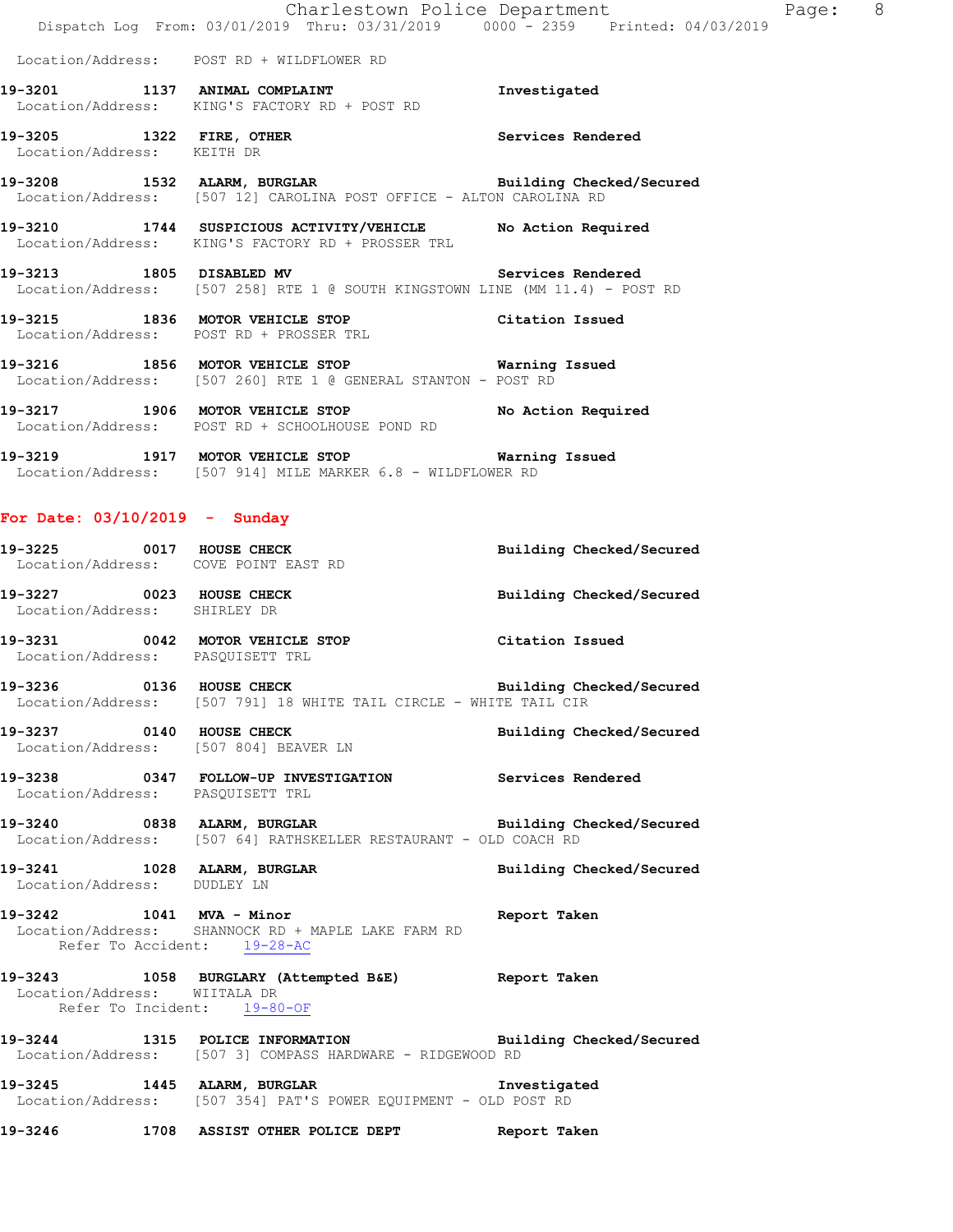|                                                          | Dispatch Log From: 03/01/2019 Thru: 03/31/2019 0000 - 2359 Printed: 04/03/2019                                                   | Charlestown Police Department | Page: 9 |  |
|----------------------------------------------------------|----------------------------------------------------------------------------------------------------------------------------------|-------------------------------|---------|--|
| Refer To Incident: 19-81-OF                              | Vicinity of: KING'S FACTORY RD                                                                                                   |                               |         |  |
|                                                          | 19-3248 1905 MOTOR VEHICLE STOP <b>Warning Issued</b><br>Location/Address: SOUTH COUNTY TRL + JONATHAN DR                        |                               |         |  |
|                                                          | 19-3249 1930 MOTOR VEHICLE STOP 6 Warning Issued<br>Location/Address: [507 914] MILE MARKER 6.8 - WILDFLOWER RD                  |                               |         |  |
|                                                          | 19-3250 1942 MOTOR VEHICLE STOP <b>WATER</b> Warning Issued<br>Location/Address: POST RD + SCHOOLHOUSE POND RD                   |                               |         |  |
| For Date: $03/11/2019$ - Monday                          |                                                                                                                                  |                               |         |  |
|                                                          | 19-3259 0116 MOTOR VEHICLE STOP <b>Warning Issued</b><br>Location/Address: [507 225] MOTT & CHACE SOTHEBY'S REALTY - POST RD     |                               |         |  |
|                                                          | 19-3260 0216 HOUSE CHECK<br>Location/Address: [507 526] OLD POST RD                                                              | Building Checked/Secured      |         |  |
| Location/Address: PROSSER TRL                            | 19-3263 0222 HOUSE CHECK                                                                                                         | Building Checked/Secured      |         |  |
|                                                          | 19-3273 0558 TRAFFIC CONTROL No Action Required<br>Location/Address: [507 57] BREEZY ACRES MINI GOLF - POST RD                   |                               |         |  |
|                                                          | 19-3274 0604 TRAFFIC CONTROL No Action Required<br>Location/Address: POST RD + NARROW LN                                         |                               |         |  |
|                                                          | 19-3275 0629 MOTOR VEHICLE STOP <b>Warning Issued</b><br>Location/Address: [507 269] RTE 1 @ DRIVING RANGE - POST RD             |                               |         |  |
| Refer To Accident: 19-29-AC                              | 19-3276 0715 MVA - W/Injury/Fluid/Hazard Transported to Hospital<br>Location/Address: POST RD + KING'S FACTORY RD                |                               |         |  |
| Location/Address: NARROW LN                              | 19-3278 1007 FIRE, STRUCTURE 10-3278 Investigated                                                                                |                               |         |  |
| Location/Address: BISCUIT CITY RD                        | 19-3279 1027 EMBEZZELMENT/FRAUD/FORGERY Report Taken<br>Refer To Incident: 19-82-OF                                              |                               |         |  |
|                                                          | 19-3282 1243 MOTOR VEHICLE STOP 6 Warning Issued<br>Location/Address: [507 258] RTE 1 @ SOUTH KINGSTOWN LINE (MM 11.4) - POST RD |                               |         |  |
| Location/Address: SANCTUARY RD                           | 19-3284 1449 ALARM, BURGLAR                                                                                                      | Building Checked/Secured      |         |  |
|                                                          | 19-3286 1540 MOTOR VEHICLE STOP 6 Warning Issued<br>Location/Address: ALTON CAROLINA RD + CAROLINA BACK RD                       |                               |         |  |
|                                                          | 19-3287 1612 MOTOR VEHICLE STOP<br>Location/Address: POST RD + LAKESIDE DR                                                       | Warning Issued                |         |  |
|                                                          | 19-3291 1852 MOTOR VEHICLE STOP<br>Location/Address: POST RD + KING'S FACTORY RD                                                 | Warning Issued                |         |  |
| 19-3292 1955 ALARM, BURGLAR<br>Location/Address: POST RD |                                                                                                                                  | Building Checked/Secured      |         |  |
| For Date: $03/12/2019$ - Tuesday                         |                                                                                                                                  |                               |         |  |
|                                                          | 19-3307 0058 MOTOR VEHICLE STOP<br>Location/Address: POST RD + CROSS MILLS RD                                                    | Warning Issued                |         |  |
|                                                          | 19-3308 0131 MOTOR VEHICLE STOP                                                                                                  | Warning Issued                |         |  |

Location/Address: POST RD + CROSS MILLS RD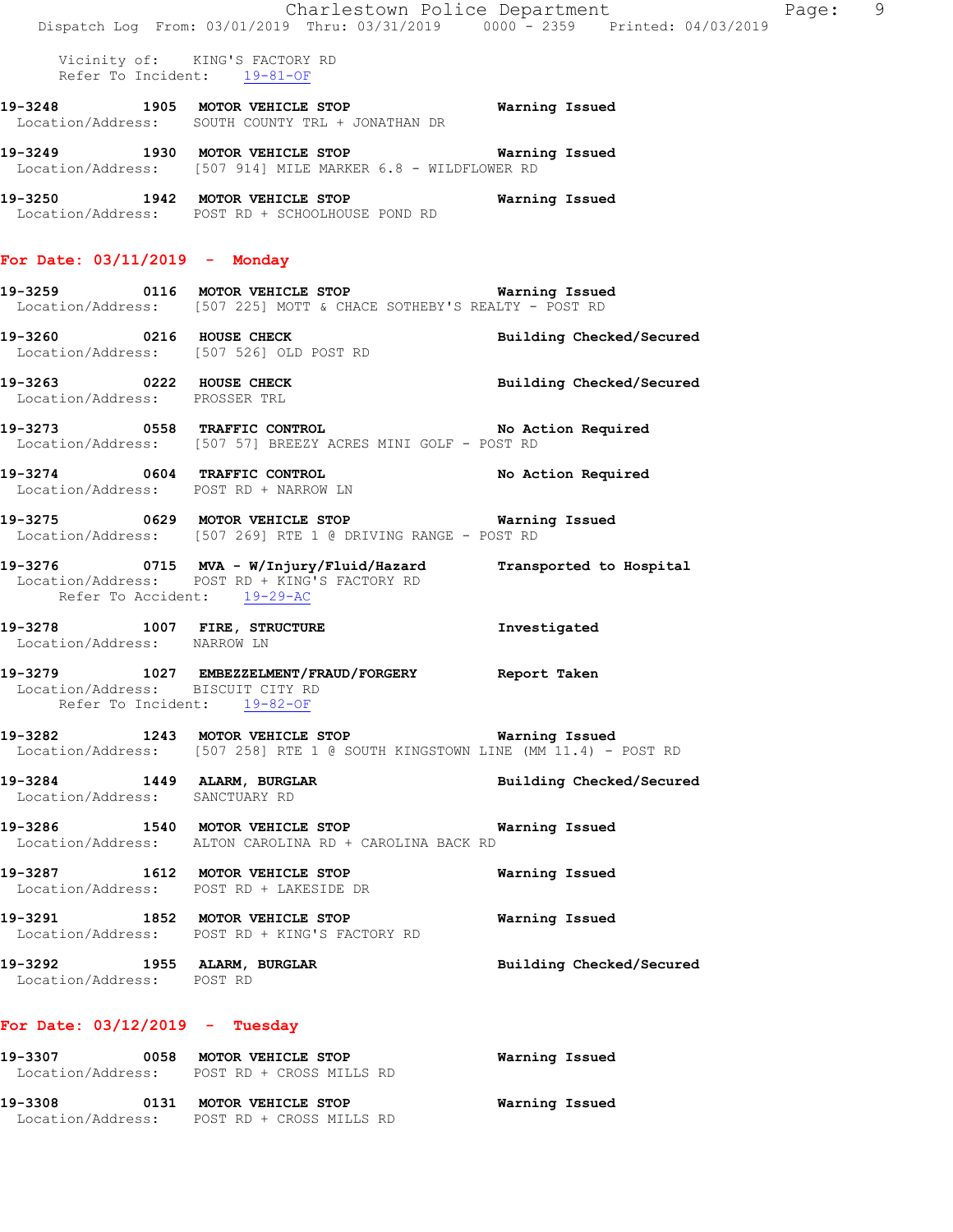|                                                         | Charlestown Police Department<br>Dispatch Log From: 03/01/2019 Thru: 03/31/2019 0000 - 2359 Printed: 04/03/2019                      |                          | P |
|---------------------------------------------------------|--------------------------------------------------------------------------------------------------------------------------------------|--------------------------|---|
|                                                         | 19-3314 0219 POLICE INFORMATION Services Rendered<br>Location/Address: [507 642] CHARLESTOWN POLICE DEPARTMENT - OLD POST RD         |                          |   |
|                                                         | 19-3316 		 0403 POLICE INFORMATION 		 Services Rendered<br>Location/Address: [507 642] CHARLESTOWN POLICE DEPARTMENT - OLD POST RD   |                          |   |
|                                                         | 19-3317 0617 MOTOR VEHICLE STOP <b>WATER</b> Warning Issued<br>Location/Address: [507 1] CHARLESTOWN TOWN HALL - SOUTH COUNTY TRL    |                          |   |
|                                                         | 19-3318 0847 DOMESTIC/Assault/Diso/Other Investigated<br>Location/Address: [507 228] PHIL & ANN'S SUNSET MOTEL - OLD POST RD         |                          |   |
|                                                         | 19-3320 1103 ANIMAL COMPLAINT Taken/Refered to Other A<br>Vicinity of: SOUTH COUNTY TRL                                              |                          |   |
|                                                         | 19-3321 1123 POLICE INFORMATION Could Not Locate<br>Location/Address: [507 267] RTE 1 @ HITCHING POST - POST RD                      |                          |   |
|                                                         | 19-3323 1317 ESCORT<br>Location/Address: BISCUIT CITY RD                                                                             | Investigated             |   |
|                                                         | 19-3324 1322 ALARM, BURGLAR<br>Location/Address: [507 76] DOWNEY WEAVER POST - WHIPPLE DR                                            |                          |   |
|                                                         | 19-3326 1732 ROAD HAZARD/OBSTRUCTION Taken/Refered to Other A Location/Address: POST RD + EAST BEACH RD                              |                          |   |
|                                                         | 19-3327 1739 MOTOR VEHICLE STOP WArning Issued<br>Location/Address: SOUTH COUNTY TRL + SHERMAN AVE                                   |                          |   |
| Location/Address: TUCKER ST                             | 19-3328 1913 DCYF INVESTIGATION 1nvestigated                                                                                         |                          |   |
|                                                         | 19-3329 1933 ALARM, BURGLAR 19-3329 Investigated<br>Location/Address: [507 38] CHARLESTOWN POST OFFICE - OLD POST RD                 |                          |   |
| For Date: $03/13/2019$ - Wednesday                      |                                                                                                                                      |                          |   |
| 19-3333 0027 HOUSE CHECK<br>Location/Address: WARREN RD |                                                                                                                                      | Building Checked/Secured |   |
|                                                         | 19-3336 0042 MOTOR VEHICLE STOP 6 Warning Issued<br>Vicinity of: SOUTH COUNTY TRL                                                    |                          |   |
|                                                         | 19-3343 0138 MOTOR VEHICLE STOP Citation Issued<br>Location/Address: [507 304] RTE 1A @ CHARLESTOWN PACKAGE STORE - OLD POST RD      |                          |   |
|                                                         | 19-3345 0244 HOUSE CHECK<br>Location/Address: CHARLESTOWN BEACH RD                                                                   | Building Checked/Secured |   |
| 19-3346 0246 HOUSE CHECK                                | Location/Address: [507 813] NANCY LN                                                                                                 | Building Checked/Secured |   |
|                                                         | 19-3347 0250 HOUSE CHECK<br>Location/Address: [507 822] SOUTH NIANTIC DR                                                             | Building Checked/Secured |   |
|                                                         | 19-3348 0257 SUSPICIOUS ACTIVITY/VEHICLE Field Interrogation<br>Location/Address: [507 321] CHARLESTOWN BEACH - CHARLESTOWN BEACH RD |                          |   |
|                                                         | 19-3354 0848 MVA - Minor<br>Location/Address: [507 20] NINIGRET PARK - PARK LN<br>Refer To Incident: 19-85-OF                        | Investigated             |   |
|                                                         | 19-3355 0919 MOTOR VEHICLE STOP 6 Warning Issued<br>Location/Address: [507 260] RTE 1 @ GENERAL STANTON - POST RD                    |                          |   |
|                                                         | 19-3356 			 0953 ALARM, BURGLAR 				 Building Checked/Secured<br>Location/Address: [507 64] RATHSKELLER RESTAURANT - OLD COACH RD    |                          |   |

**19-3359 1235 MOTOR VEHICLE STOP Warning Issued** 

Page: 10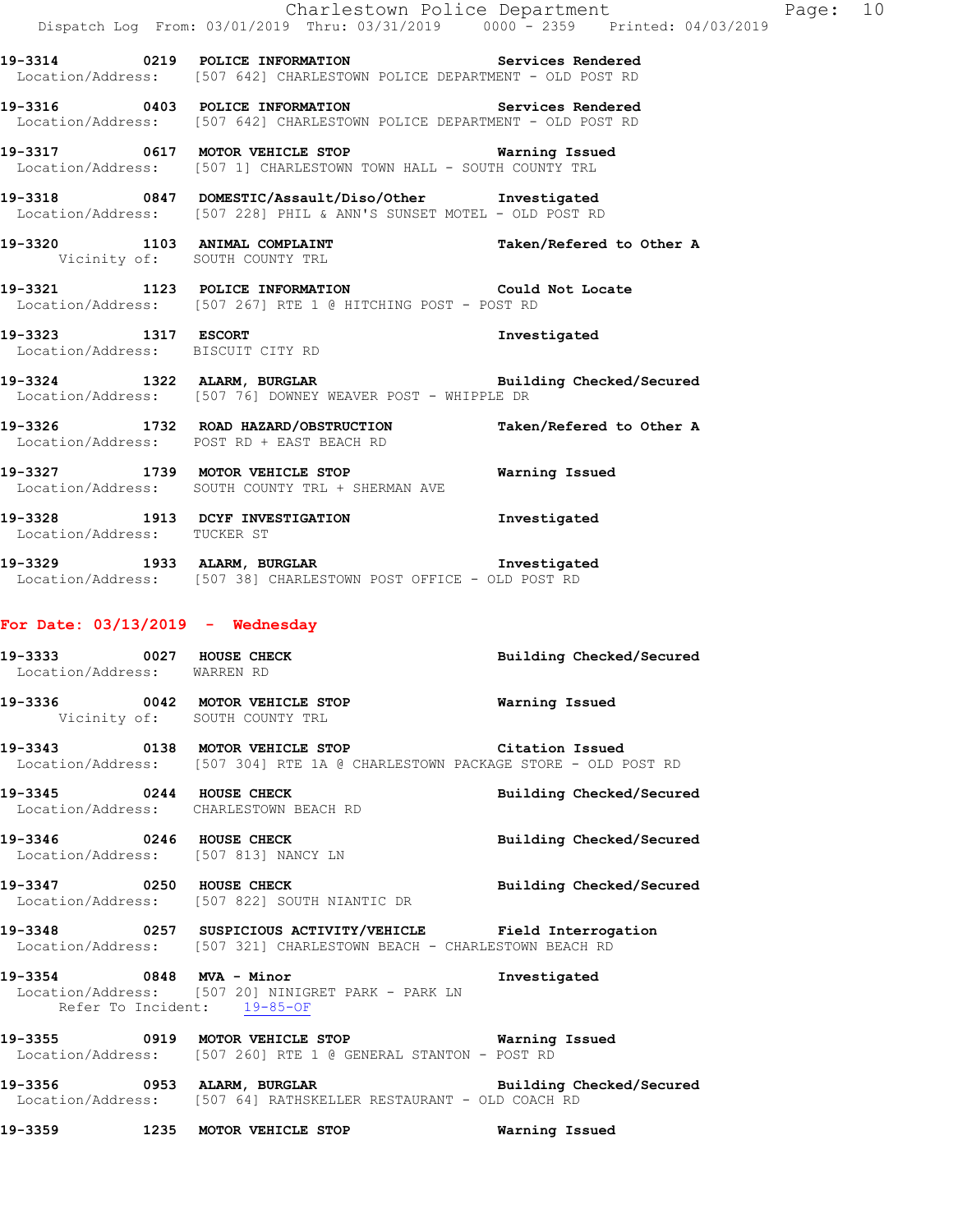|                                                                   | Charlestown Police Department<br>Dispatch Log From: 03/01/2019 Thru: 03/31/2019 0000 - 2359 Printed: 04/03/2019                                                                                                                                              |                          |
|-------------------------------------------------------------------|--------------------------------------------------------------------------------------------------------------------------------------------------------------------------------------------------------------------------------------------------------------|--------------------------|
|                                                                   | Location/Address: EAST BEACH RD + PARADISE LN                                                                                                                                                                                                                |                          |
|                                                                   | 19-3361 1550 MOTOR VEHICLE STOP 19-3361 Warning Issued<br>Location/Address: [507 276] RTE 2 @ RICHMOND LINE - SOUTH COUNTY TRL                                                                                                                               |                          |
|                                                                   | 19-3362 1558 MOTOR VEHICLE STOP 6 Warning Issued<br>Location/Address: [507 269] RTE 1 @ DRIVING RANGE - POST RD                                                                                                                                              |                          |
|                                                                   | 19-3363 1628 MOTOR VEHICLE STOP No Action Required<br>Vicinity of: [507 228] PHIL & ANN'S SUNSET MOTEL - OLD POST RD                                                                                                                                         |                          |
|                                                                   | 19-3364 1641 MOTOR VEHICLE STOP <b>Warning Issued</b><br>Location/Address: [507 303] RTE 1 @ SOUTH SHORE MENTAL HEALTH (MM 9.0) - POST RD                                                                                                                    |                          |
|                                                                   | 19-3365 1646 MOTOR VEHICLE STOP 5 Warning Issued<br>Location/Address: [507 100] RTE 1 @ FIORES (MILE MARKER 8.0) - POST RD                                                                                                                                   |                          |
|                                                                   | 19-3366 1704 ASSIST OTHER POLICE DEPT No Action Required<br>Location/Address: [507 258] RTE 1 @ SOUTH KINGSTOWN LINE (MM 11.4) - POST RD                                                                                                                     |                          |
| Location/Address: JACOB PERRY DR<br>Refer To Incident: 19-87-OF   | 19-3372 1850 POLICE INFORMATION                                                                                                                                                                                                                              | Investigated             |
| Location/Address: SEQUIN CT                                       | 19-3373 1943 SUSPICIOUS ACTIVITY/VEHICLE Investigated                                                                                                                                                                                                        |                          |
| Location/Address: POST RD + BEND RD                               | 19-3374 2059 MOTOR VEHICLE STOP Citation Issued                                                                                                                                                                                                              |                          |
|                                                                   | 19-3375 2126 MOTOR VEHICLE STOP <b>WATER</b> Warning Issued<br>Location/Address: [507 45] RIPPY'S LIQUOR MART - SOUTH COUNTY TRL                                                                                                                             |                          |
| Location/Address: SHANNOCK RD                                     | 19-3376 2137 MOTOR VEHICLE STOP Warning Issued                                                                                                                                                                                                               |                          |
| For Date: $03/14/2019$ - Thursday                                 |                                                                                                                                                                                                                                                              |                          |
|                                                                   | Location/Address: [507 791] 18 WHITE TAIL CIRCLE - WHITE TAIL CIR                                                                                                                                                                                            |                          |
| 19-3383 0143 HOUSE CHECK<br>Location/Address: RIDGEWOOD RD        |                                                                                                                                                                                                                                                              | Building Checked/Secured |
| 19-3384 0151 HOUSE CHECK<br>Location/Address: [507 804] BEAVER LN |                                                                                                                                                                                                                                                              | No Action Required       |
| 19-3385 0152 HOUSE CHECK<br>Location/Address: NARROW LN           |                                                                                                                                                                                                                                                              | Building Checked/Secured |
| 19-3386 0155 HOUSE CHECK<br>Location/Address: NORTH NIANTIC DR    |                                                                                                                                                                                                                                                              | Building Checked/Secured |
|                                                                   | 19-3402 0607 MOTOR VEHICLE STOP Citation Issued<br>Location/Address: [507 258] RTE 1 @ SOUTH KINGSTOWN LINE (MM 11.4) - POST RD                                                                                                                              |                          |
| 19-3404 0833 ALARM, FIRE<br>Location/Address: EAST BEACH RD       |                                                                                                                                                                                                                                                              | Investigated             |
|                                                                   | 19-3405 0911 ALARM, BURGLAR<br>Location/Address: [507 851] EAST BEACH RD                                                                                                                                                                                     | Investigated             |
| 19-3406                                                           | 1114 MOTOR VEHICLE STOP<br>Location/Address: [507 269] RTE 1 @ DRIVING RANGE - POST RD<br>Refer To Arrest: 19-57-AR<br>Arrest: COLPRIT, ROBERT<br>Address: 49 NORTH MAIN ST WESTERLY, RI<br>Age: 35<br>Charges: OPER.U/FOREIGN LICENSE DURING SUSP.OR REVOC. | Arrest(s) Made           |

Page: 11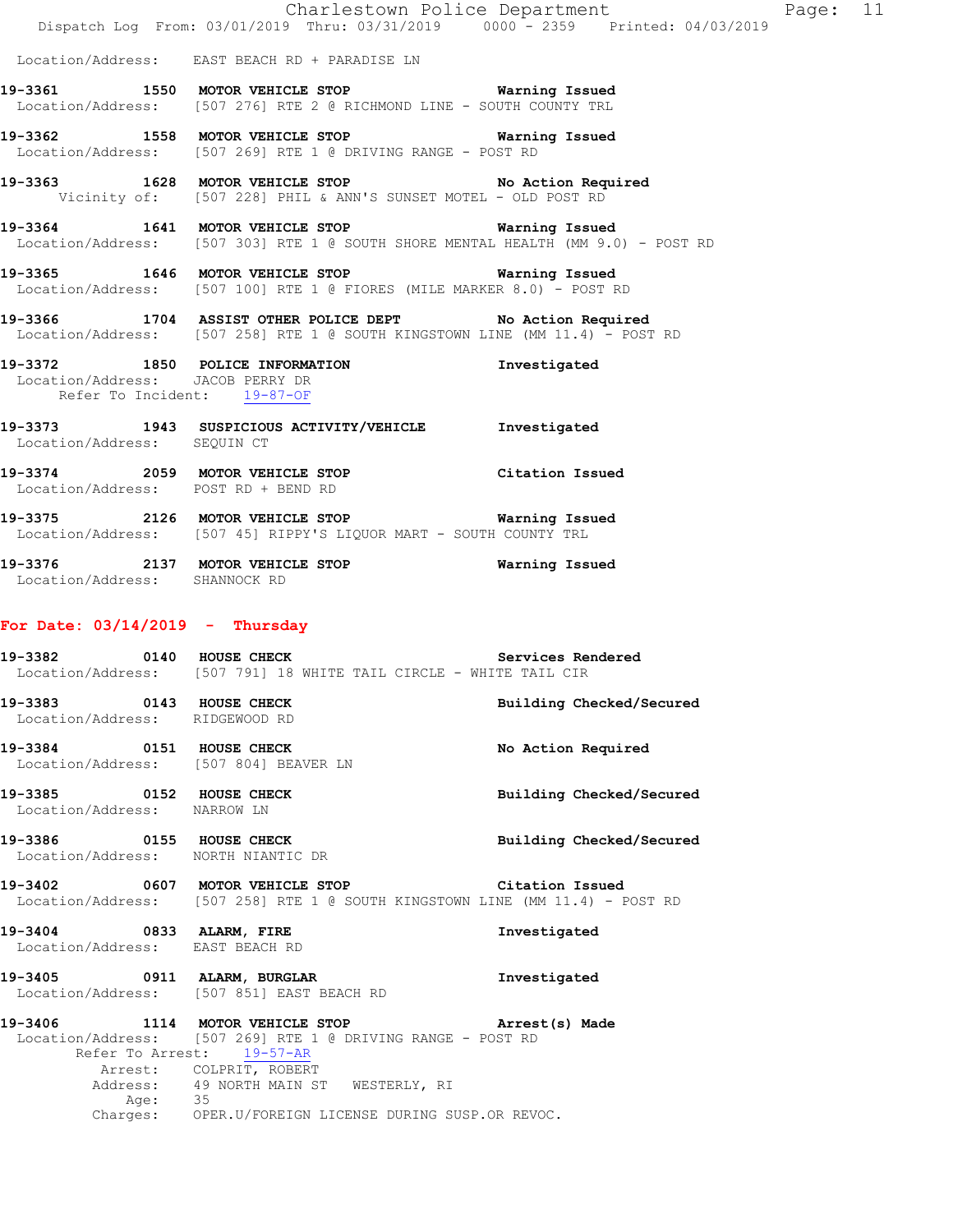**19-3409 1443 VANDALISM Services Rendered**  Location/Address: [507 642] CHARLESTOWN POLICE DEPARTMENT - OLD POST RD

**19-3410 1459 MOTOR VEHICLE STOP Citation Issued**  Location/Address: [507 263] RTE 1 @ TOURIST INFO (MILE MARKER 7.6) - POST RD

**19-3411 1618 MOTOR VEHICLE STOP Warning Issued**  Location/Address: [507 276] RTE 2 @ RICHMOND LINE - SOUTH COUNTY TRL

**19-3413 1829 MOTOR VEHICLE COMPLAINT Investigated**  Location/Address: ROSS HILL RD

**19-3415 2110 WARRANT ARREST Arrest(s) Made**  Location/Address: [507 642] CHARLESTOWN POLICE DEPARTMENT - OLD POST RD Refer To Arrest: 19-58-AR Arrest: CARLSON, LYNDSY J Address: 11 WAYNE ST NARRAGANSETT, RI Age: 36 Charges: CYBERSTALKING PROHIBITED

## **For Date: 03/15/2019 - Friday**

**19-3419 0010 MOTOR VEHICLE STOP Warning Issued**  Location/Address: POST RD + ROSS HILL RD **19-3425 0129 MOTOR VEHICLE STOP Warning Issued**  Location/Address: POST RD + SOUTH COUNTY TRL **19-3427 0154 WELL BEING CHECK Investigated**  Location/Address: POND ST **19-3435 0604 911 CALLS/False/Hang-Ups/Open False Alarm**  Location/Address: WEST BEACH RD **19-3436 0629 MOTOR VEHICLE STOP Warning Issued**  Location/Address: [507 354] PAT'S POWER EQUIPMENT - OLD POST RD **19-3437 0704 MVA - Minor Report Taken**  Location/Address: SOUTH COUNTY TRL + CAROLINA BACK RD Refer To Accident: 19-30-AC **19-3438 0754 POLICE INFORMATION Arrest(s) Made**  Location/Address: SOUTH COUNTY TRL + CAROLINA BACK RD Refer To Summons: 19-59-AR Summons: ALVARADO, RONALD ALLEN Address: 27 RANGELEY AVE PROVIDENCE, RI Age: 31 Charges: DRIVING WITHOUT/EXPIRED LICENSE **19-3441 1554 MOTOR VEHICLE STOP Warning Issued**  Location/Address: POST RD + LAKESIDE DR **19-3444 1646 ASSIST OTHER POLICE DEPT Could Not Locate**  Location/Address: [507 222] SEAVIEW MOTOR COURT - OLD POST RD **19-3446 1705 ASSIST OTHER POLICE DEPT Services Rendered**  Vicinity of: [507 258] RTE 1 @ SOUTH KINGSTOWN LINE (MM 11.4) - POST RD **19-3447 1731 MOTOR VEHICLE STOP Warning Issued**  Location/Address: [507 276] RTE 2 @ RICHMOND LINE - SOUTH COUNTY TRL **19-3448 1736 MOTOR VEHICLE STOP Citation Issued**  Location/Address: [507 276] RTE 2 @ RICHMOND LINE - SOUTH COUNTY TRL **19-3449 1749 ASSIST CITIZEN Services Rendered**  Vicinity of: ALTON CAROLINA RD **19-3451 1843 PSYCHOLOGICAL EMERGENCY Transported to Hospital**  Location/Address: CLEARVIEW RD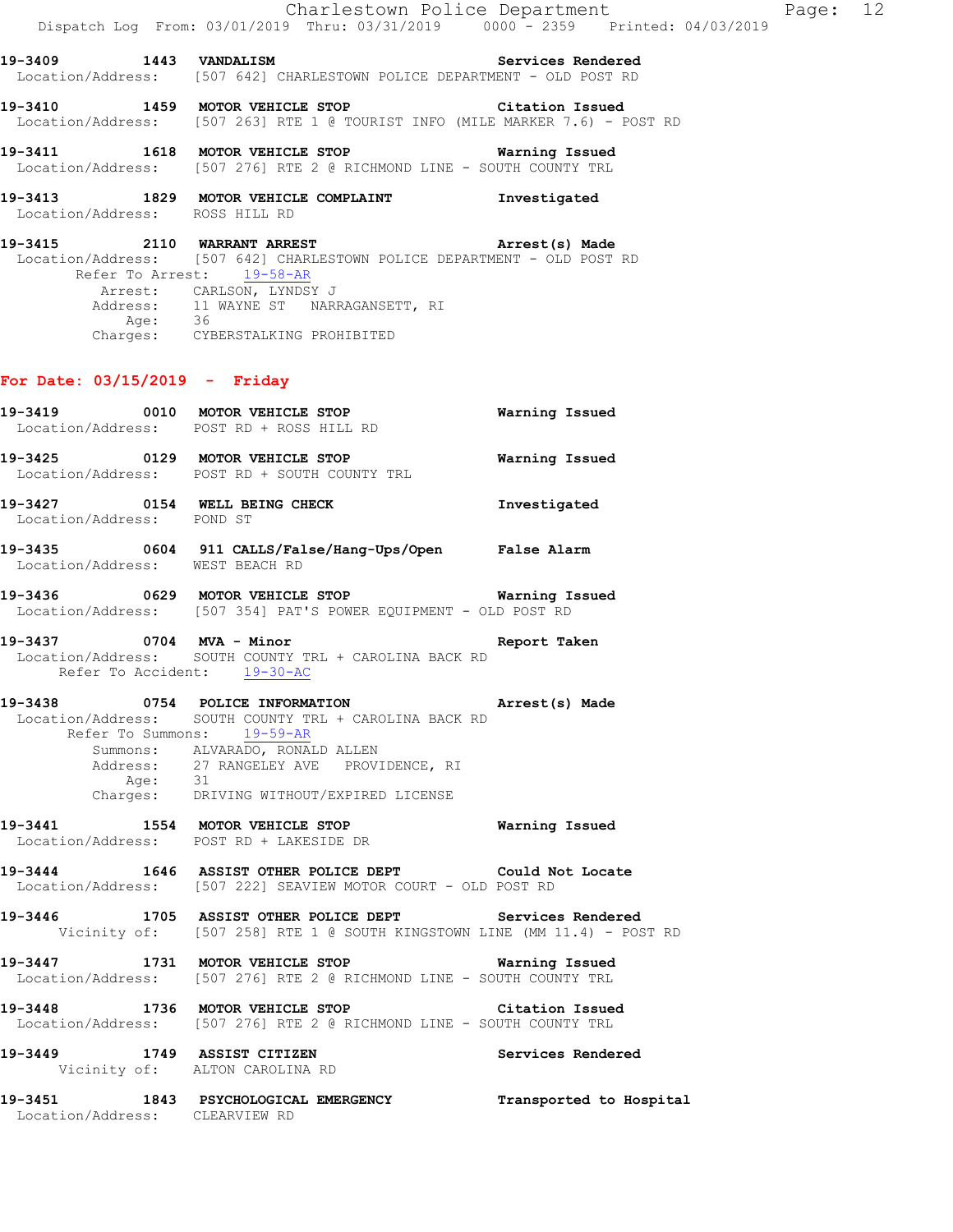**19-3452 1900 911 CALLS/False/Hang-Ups/Open False Alarm**  Location/Address: WEST BEACH RD

**19-3453 1913 MOTOR VEHICLE STOP Warning Issued**  Location/Address: [507 100] RTE 1 @ FIORES (MILE MARKER 8.0) - POST RD

**19-3454 1913 MOTOR VEHICLE STOP Warning Issued**  Location/Address: [507 100] RTE 1 @ FIORES (MILE MARKER 8.0) - POST RD

## **For Date: 03/16/2019 - Saturday**

- **19-3456 0012 ALARM, BURGLAR Building Checked/Secured**  Location/Address: [507 678] SANDPIPER LN **19-3459 0035 HOUSE CHECK Building Checked/Secured**  Location/Address: BUDDINGTON RD **19-3463 0048 HOUSE CHECK Building Checked/Secured**  Location/Address: COVE POINT EAST RD **19-3464 0054 HOUSE CHECK Building Checked/Secured**  Location/Address: SHIRLEY DR **19-3467 0112 HOUSE CHECK Building Checked/Secured**  Location/Address: PROSSER TRL **19-3474 0143 HOUSE CHECK Building Checked/Secured**  Location/Address: OLD POST RD **19-3482 0530 POLICE TRANSPORT Services Rendered**  Location/Address: BUCKEYE BROOK RD **19-3483 0559 HOUSE CHECK Building Checked/Secured**  Location/Address: [507 791] 18 WHITE TAIL CIRCLE - WHITE TAIL CIR **19-3484 0605 HOUSE CHECK Building Checked/Secured**  Location/Address: [507 804] BEAVER LN **19-3487 1302 ASSIST OTHER POLICE DEPT Services Rendered**  Location/Address: KING'S FACTORY RD **19-3488 1529 TRAFFIC CONTROL Services Rendered**  Location/Address: POST RD + PROSSER TRL **19-3490 1558 MOTOR VEHICLE STOP Citation Issued**  Location/Address: [507 266] RTE 1 @ WILLOWS - POST RD **19-3491 1620 TRAFFIC CONTROL Services Rendered**  Location/Address: [507 270] RTE 1 @ BURLINGAME (MILE MARKER 6.0) - POST RD **19-3492 1630 MOTOR VEHICLE STOP Warning Issued**  Location/Address: SOUTH COUNTY TRL + POST RD **19-3493 1637 MOTOR VEHICLE STOP Warning Issued**  Location/Address: [507 909] MILE MARKER 5.2 - WEST BEACH RD **19-3494 1643 OFFICER WANTED Peace Restored**  Location/Address: [507 435] SOUTH SHORE MENTAL HEALTH CHARLESTOWN HOUS - OLD POST RD **19-3495 1713 TRAFFIC CONTROL Warning Issued**  Location/Address: [507 864] STATE OF RHODE ISLAND DOT GARAGE - CROSS MILLS RD **19-3496 1725 MOTOR VEHICLE COMPLAINT Warning Issued**  Location/Address: [507 914] MILE MARKER 6.8 - WILDFLOWER RD **19-3497 1758 POLICE INFORMATION Could Not Locate**  Location/Address: [507 222] SEAVIEW MOTOR COURT - OLD POST RD **19-3499 1813 MOTOR VEHICLE STOP Citation Issued** 
	- Vicinity of: [507 228] PHIL & ANN'S SUNSET MOTEL OLD POST RD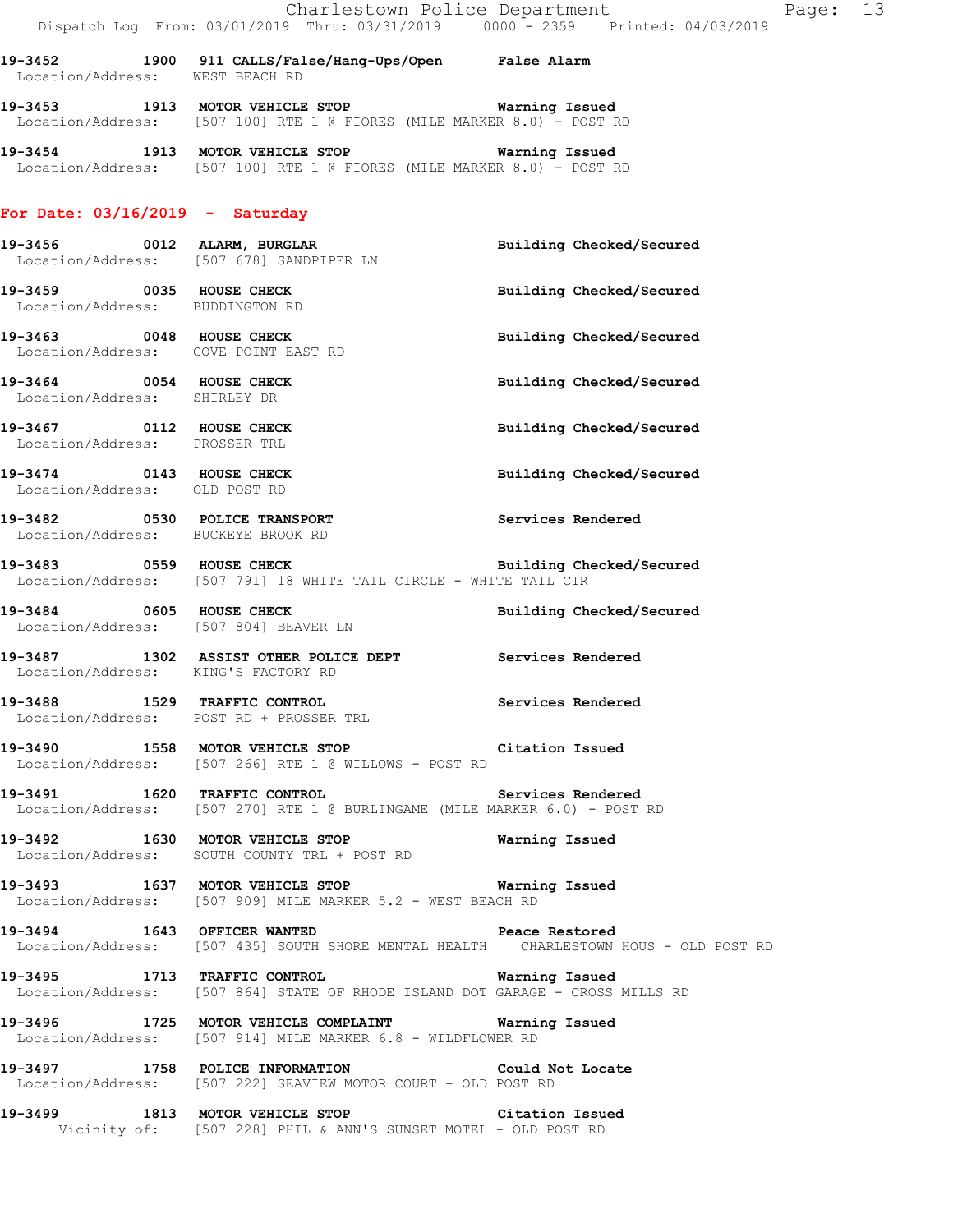**19-3501 1853 OFFICER WANTED Services Rendered**  Vicinity of: [507 914] MILE MARKER 6.8 - WILDFLOWER RD

**19-3502 1917 PSYCHOLOGICAL EMERGENCY Transported to Hospital**  Vicinity of: [507 66] WILLOWS RESORT - POST RD **19-3507 2148 MOTOR VEHICLE COMPLAINT Investigated**  Location/Address: POST RD + SOUTH COUNTY TRL

**19-3508 2338 SUSPICIOUS ACTIVITY/VEHICLE Investigated**  Location/Address: POST RD + CROSS MILLS RD

**19-3509 2355 MOTOR VEHICLE STOP Warning Issued**  Location/Address: POST RD + GENERAL STANTON LN

## **For Date: 03/17/2019 - Sunday**

| 19–3513 | 0021 MOTOR VEHICLE STOP<br>Location/Address: POST RD + CROSS MILLS RD | Warning Issued     |
|---------|-----------------------------------------------------------------------|--------------------|
| 19-3520 | 0053 MOTOR VEHICLE STOP<br>Location/Address: SK LINE - POST RD        | No Action Required |

**19-3521 0055 MOTOR VEHICLE STOP Warning Issued**  Location/Address: POST RD + CROSS MILLS RD

**19-3522 0110 MOTOR VEHICLE STOP No Action Required**  Location/Address: POST RD + SOUTH COUNTY TRL

**19-3530 0201 OFFICER WANTED Investigated**  Location/Address: [507 72] CUMBERLAND FARMS - OLD POST RD

**19-3531 0604 HOUSE CHECK Building Checked/Secured**  Location/Address: [507 865] ARNOLD FAMILY CABIN - KING'S FACTORY RD

**19-3536 0913 TRAFFIC CONTROL No Action Required**  Location/Address: [507 381] CVS PHARMACY - OLD POST RD

**19-3538 1115 MOTOR VEHICLE STOP Warning Issued**  Location/Address: [507 261] RTE 1 @ STATE GARAGE (MILE MARKER 9.6) - POST RD

**19-3540 1603 MOTOR VEHICLE STOP Arrest(s) Made**  Vicinity of: [507 279] RTE 2 @ CHARLESTOWN TOWN HALL - SOUTH COUNTY TRL Refer To Summons:  $19-60-AR$  Summons: GRANT, HEIDI E Address: 52 DUGWAY BRIDGE RD WEST KINGSTON, RI Age: 31<br>Charges: Dri Driving after denial, suspension or revocation of license - 2nd Offense

**19-3541 1820 MOTOR VEHICLE STOP Warning Issued**  Location/Address: NARROW LN + POST RD

**19-3542 1935 ROAD HAZARD/OBSTRUCTION Investigated**  Location/Address: MCGUIRE WEALTH MANAGEMENT INVESTMENT GROUP - OLD POST RD

**19-3543 1941 HIGHWAY SAFETY - TRAFFIC STOP Warning Issued**  Location/Address: SOUTH COUNTY TRL + MAPLE LAKE FARM RD

**19-3544 1951 HIGHWAY SAFETY - TRAFFIC STOP Citation Issued**  Location/Address: SOUTH COUNTY TRL + MAPLE LAKE FARM RD Refer To Incident: 19-90-OF

**19-3545 2035 HIGHWAY SAFETY - TRAFFIC STOP Warning Issued**  Location/Address: POST RD + KING'S FACTORY RD

**19-3546 2123 HIGHWAY SAFETY - TRAFFIC STOP Warning Issued**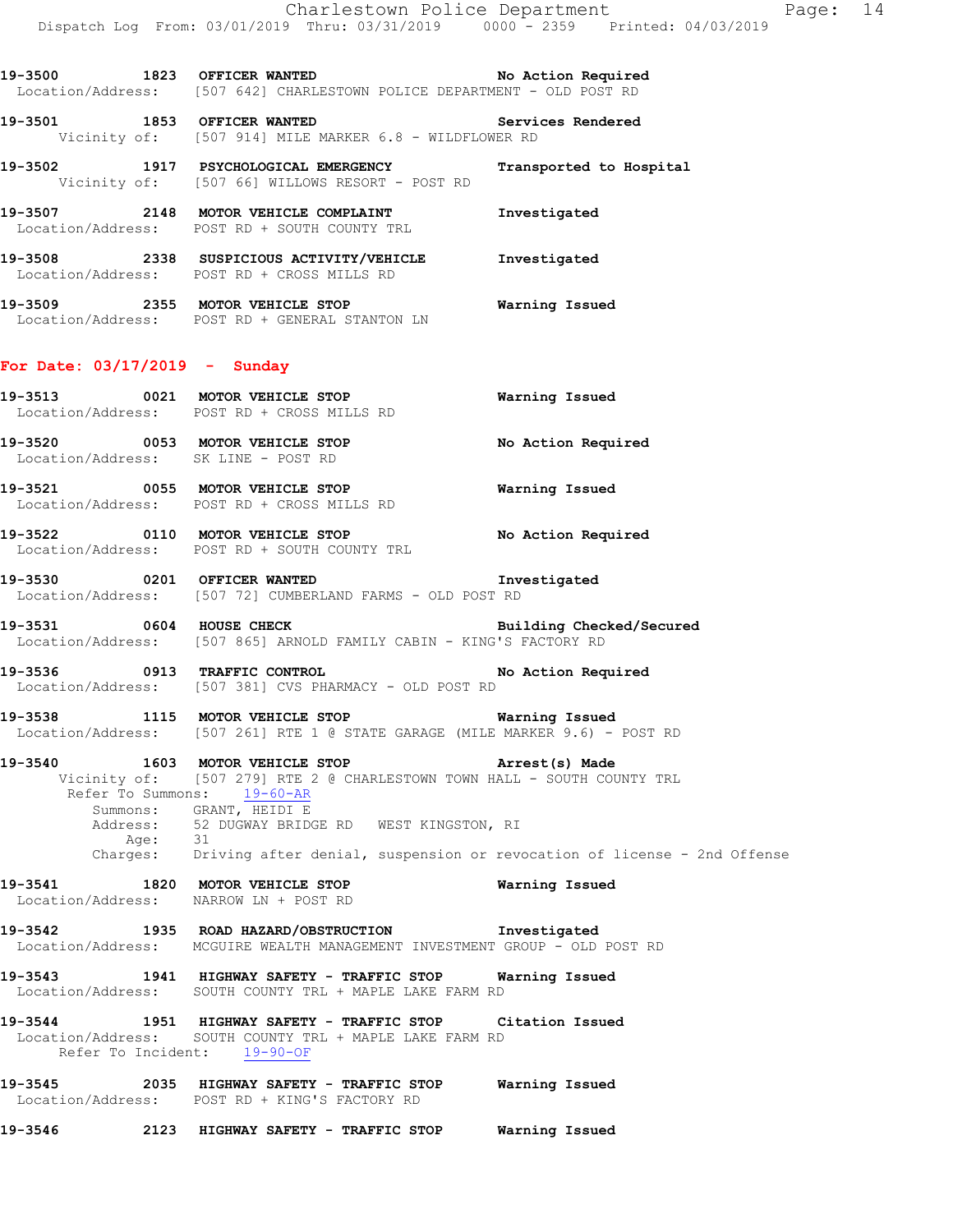Charlestown Police Department Fage: 15 Dispatch Log From: 03/01/2019 Thru: 03/31/2019 0000 - 2359 Printed: 04/03/2019 Location/Address: POST RD + TAMANACO DR **19-3547 2136 HIGHWAY SAFETY - TRAFFIC STOP Citation Issued**  Location/Address: POST RD + WILDFLOWER RD **19-3550 2347 MOTOR VEHICLE STOP Arrest(s) Made**  Location/Address: POST RD + FALCONE LN Refer To Summons: 19-61-AR Summons: COPPOLA, SAM Address: 17 STONEBRIDGE GROVELAND, MA Age: 21 Charges: Driving with Expired License - 1st Offense **For Date: 03/18/2019 - Monday 19-3564 0147 MOTOR VEHICLE STOP Warning Issued**  Location/Address: POST RD + NARROW LN **19-3567 0236 MOTOR VEHICLE STOP Warning Issued**  Location/Address: [507 920] MILE MARKER 9.2 - POST RD **19-3573 0834 MOTOR VEHICLE STOP Citation Issued**  Location/Address: SHUMANKANUC HILL RD + KING'S FACTORY RD **19-3574 1145 MOTOR VEHICLE STOP Warning Issued**  Location/Address: [507 261] RTE 1 @ STATE GARAGE (MILE MARKER 9.6) - POST RD **19-3575 1228 ASSIST OTHER POLICE DEPT Services Rendered**  Location/Address: WEST BEACH RD 19-3576 1244 DISABLED MV **Services Rendered**  Location/Address: [507 261] RTE 1 @ STATE GARAGE (MILE MARKER 9.6) - POST RD **19-3579 1347 LARCENY Report Taken**  Location/Address: [507 20] NINIGRET PARK - PARK LN Refer To Incident: 19-92-OF **19-3580 1410 DUMPING VIOLATIONS Investigated**  Location/Address: KLONDIKE RD **19-3581 1556 MOTOR VEHICLE STOP Warning Issued**  Location/Address: SOUTH COUNTY TRL + WHIPPLE DR **19-3582 1618 MOTOR VEHICLE STOP Warning Issued**  Location/Address: SOUTH COUNTY TRL + SHANNOCK RD **19-3583 1629 MOTOR VEHICLE STOP Arrest(s) Made**  Location/Address: [507 276] RTE 2 @ RICHMOND LINE - SOUTH COUNTY TRL Refer To Summons: 19-62-AR Summons: CELAKA, SHAYNA Address: 243 SANDTURN RD WEST KINGSTON, RI Age: 36 Charges: Driving after denial, suspension or revocation of license - 1st Offense 19-3584 1858 ANIMAL COMPLAINT **1899 Services** Rendered Location/Address: LAURI DR **19-3585 1959 MOTOR VEHICLE STOP Warning Issued**  Location/Address: SOUTH COUNTY TRL + MAPLE LAKE FARM RD **19-3586 2119 MOTOR VEHICLE STOP Warning Issued**  Location/Address: POST RD + SCHOOLHOUSE POND RD **19-3588 2326 MOTOR VEHICLE STOP Investigated**  Location/Address: [507 362] RTE 2 @ SUNOCO - SOUTH COUNTY TRL

#### **For Date: 03/19/2019 - Tuesday**

**19-3599 0019 ANIMAL COMPLAINT Taken to Family/Guardian**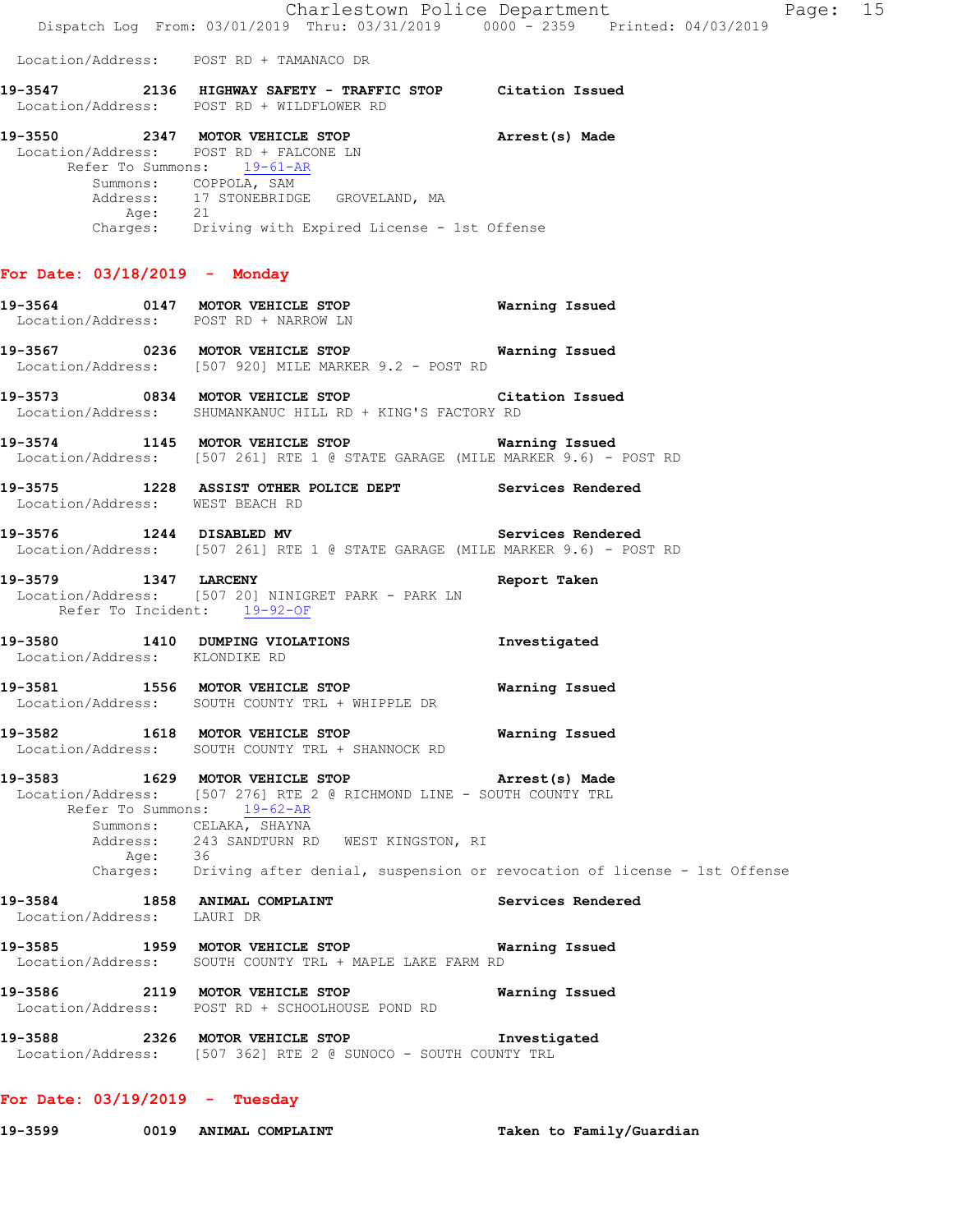|                                                                    | Charlestown Police Department<br>Dispatch Log From: 03/01/2019 Thru: 03/31/2019 0000 - 2359 Printed: 04/03/2019                        |                          |
|--------------------------------------------------------------------|----------------------------------------------------------------------------------------------------------------------------------------|--------------------------|
|                                                                    | Vicinity of: [507 510] SANCTUARY RD                                                                                                    |                          |
| 19-3600 0031 HOUSE CHECK<br>Location/Address: SANCTUARY RD         |                                                                                                                                        | Building Checked/Secured |
|                                                                    | 19-3606 0138 MOTOR VEHICLE STOP Warning Issued<br>Location/Address: [507 260] RTE 1 @ GENERAL STANTON - POST RD                        |                          |
|                                                                    | 19-3610 0609 SUSPICIOUS ACTIVITY/VEHICLE Unfounded<br>Location/Address: MONTAUK RD                                                     |                          |
|                                                                    | 19-3611 0744 ROAD HAZARD/OBSTRUCTION Removed Hazard<br>Location/Address: POST RD + WEST BEACH RD                                       |                          |
| Location/Address: LAURI DR<br>Refer To Incident: 19-93-OF          | 19-3612 0823 LOST/STOLEN LICENSE PLATES Report Taken                                                                                   |                          |
|                                                                    | 19-3613 0834 MOTOR VEHICLE STOP Citation Issued<br>Vicinity of: [507 258] RTE 1 @ SOUTH KINGSTOWN LINE (MM 11.4) - POST RD             |                          |
|                                                                    | 19-3614 1136 MOTOR VEHICLE STOP 6 Warning Issued<br>Location/Address: [507 261] RTE 1 @ STATE GARAGE (MILE MARKER 9.6) - POST RD       |                          |
|                                                                    | 19-3617 1322 HOUSE CHECK Investigated<br>Location/Address: [507 663] CAROLINA CONSULTANTS - CAROLINA BACK RD                           |                          |
|                                                                    | 19-3618 1355 DISABLED MV 1000 100 Investigated<br>Location/Address: [507 263] RTE 1 @ TOURIST INFO (MILE MARKER 7.6) - POST RD         |                          |
|                                                                    | 19-3619 1416 MOTOR VEHICLE STOP Citation Issued<br>Location/Address: [507 270] RTE 1 @ BURLINGAME (MILE MARKER 6.0) - POST RD          |                          |
| Refer To Incident: 19-94-OF                                        | $19-3620$ 1453 ASSAULT<br>Location/Address: [507 884] CAROLINA BACK RD                                                                 | Report Taken             |
|                                                                    | 19-3621 1607 WELL BEING CHECK Investigated<br>Location/Address: [507 699] SHANNOCK RD                                                  |                          |
|                                                                    | 19-3622 1711 POLICE INFORMATION Building Checked/Secured<br>Location/Address: [507 945] ZAYO FIBER OPTICS BUILDING - KING'S FACTORY RD |                          |
|                                                                    | 19-3624 1820 MOTOR VEHICLE STOP <b>National State</b><br>Location/Address: [507 221] SHERMAN'S AUTO BODY INC - SOUTH COUNTY TRL        |                          |
|                                                                    | 19-3625 1840 MOTOR VEHICLE STOP<br>Location/Address: CAROLINA BACK RD + ALTON CAROLINA RD                                              | No Action Required       |
|                                                                    | 19-3628 2344 MOTOR VEHICLE COMPLAINT<br>Location/Address: POST RD + SCHOOLHOUSE POND RD                                                | Citation Issued          |
| For Date: $03/20/2019$ - Wednesday                                 |                                                                                                                                        |                          |
| 19-3645 0221 HOUSE CHECK<br>Location/Address: AUBURN DR            |                                                                                                                                        | Building Checked/Secured |
| 19-3649 0248 HOUSE CHECK<br>Location/Address: RIDGEWOOD RD         |                                                                                                                                        | Building Checked/Secured |
| 19-3650 0254 HOUSE CHECK<br>Location/Address: WALSH RD             |                                                                                                                                        | Building Checked/Secured |
| 19-3651 0258 HOUSE CHECK<br>Location/Address: CHARLESTOWN BEACH RD |                                                                                                                                        | Building Checked/Secured |
| 19-3652 0303 HOUSE CHECK<br>Location/Address: [507 813] NANCY LN   |                                                                                                                                        | Building Checked/Secured |
| 19-3653 0308 HOUSE CHECK                                           |                                                                                                                                        | Building Checked/Secured |

Page: 16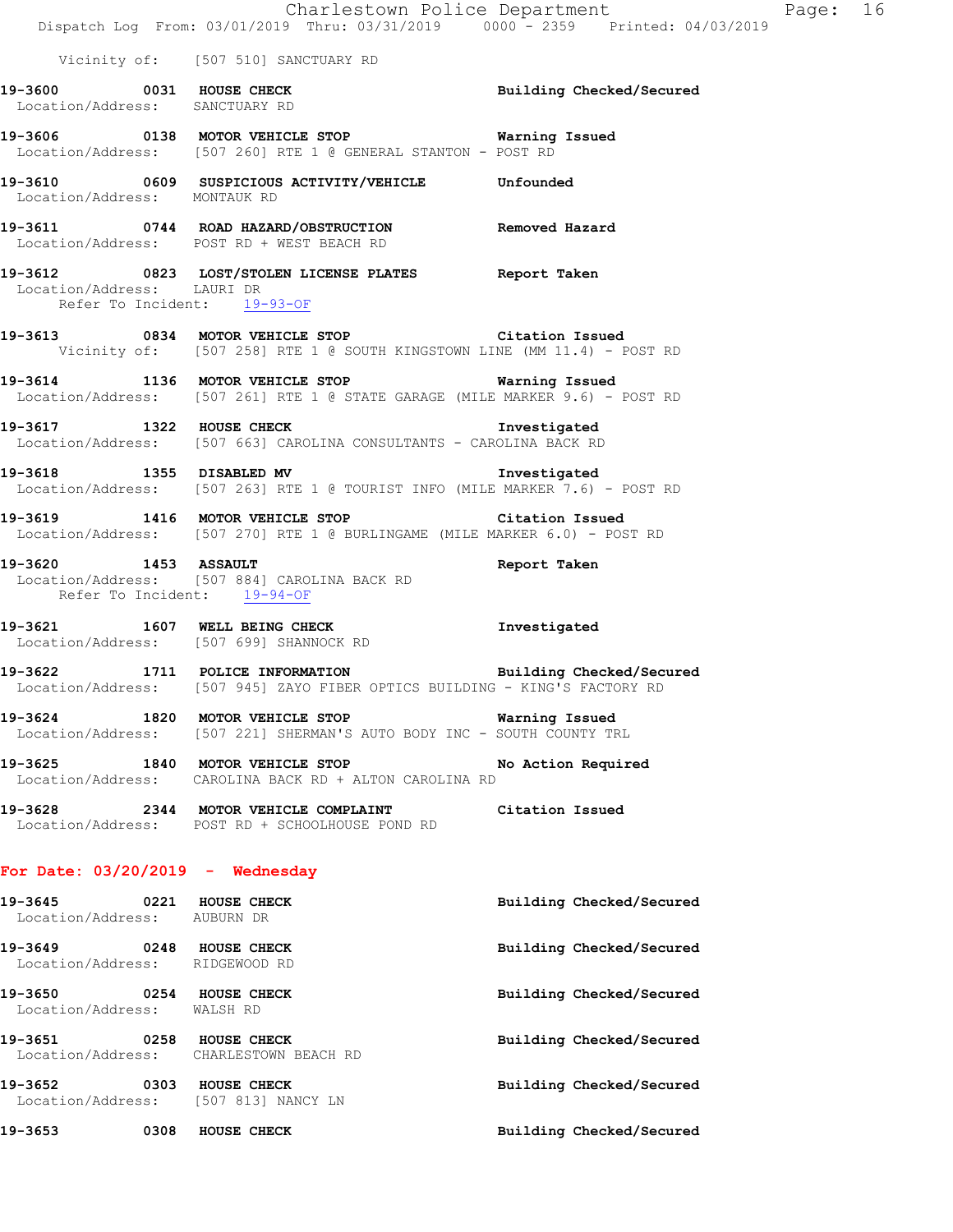|                                                                | Dispatch Log From: 03/01/2019 Thru: 03/31/2019 0000 - 2359 Printed: 04/03/2019                                                         | Charlestown Police Department<br>Page: 17 |  |
|----------------------------------------------------------------|----------------------------------------------------------------------------------------------------------------------------------------|-------------------------------------------|--|
|                                                                | Location/Address: [507 822] SOUTH NIANTIC DR                                                                                           |                                           |  |
| 19-3654 0314 HOUSE CHECK<br>Location/Address: NORTH NIANTIC DR |                                                                                                                                        | Building Checked/Secured                  |  |
| 19-3655 0320 HOUSE CHECK<br>Location/Address: NARROW LN        |                                                                                                                                        | Building Checked/Secured                  |  |
| Location/Address: BURDICKVILLE RD                              | 19-3657 0717 ANIMAL COMPLAINT                                                                                                          | Taken/Refered to Other A                  |  |
|                                                                | 19-3658 0759 ANIMAL COMPLAINT 1997 Services Rendered<br>Location/Address: [507 861] SOUTH COUNTY HABITAT FOR HUMANITY - SHANNOCK RD    |                                           |  |
|                                                                | 19-3659 0804 MOTOR VEHICLE COMPLAINT Could Not Locate<br>Location/Address: POST RD + SOUTH COUNTY TRL                                  |                                           |  |
|                                                                | 19-3663 		 0922 ANIMAL COMPLAINT 		 Taken/Refered to Other A<br>Location/Address: [507 254] GALAPAGOS COLLECTION - OLD POST RD         |                                           |  |
|                                                                | 19-3665 0947 DISABLED MV<br>Location: RTE 1 @ RTE 2 TURNAROUND                                                                         | Services Rendered                         |  |
|                                                                | 19-3667 1052 FOLLOW-UP INVESTIGATION Services Rendered<br>Location/Address: [507 884] CAROLINA BACK RD                                 |                                           |  |
|                                                                | 19-3668 1149 MOTOR VEHICLE COMPLAINT No Action Required<br>Location/Address: [507 19] CHARLESTOWN ELEMENTARY SCHOOL - CAROLINA BACK RD |                                           |  |
| Location/Address: ROSE CT                                      | 19-3669 1154 FIRE, BRUSH                                                                                                               | Services Rendered                         |  |
|                                                                | 19-3670 1317 MOTOR VEHICLE COMPLAINT Could Not Locate<br>Location/Address: [507 263] RTE 1 @ TOURIST INFO (MILE MARKER 7.6) - POST RD  |                                           |  |
|                                                                | 19-3673 1521 MOTOR VEHICLE STOP 6 Warning Issued<br>Location/Address: [507 276] RTE 2 @ RICHMOND LINE - SOUTH COUNTY TRL               |                                           |  |
|                                                                | 19-3674 1529 MOTOR VEHICLE STOP <b>Warning Issued</b><br>Location/Address: [507 276] RTE 2 @ RICHMOND LINE - SOUTH COUNTY TRL          |                                           |  |
| 19-3675                                                        | 1540 FOLLOW-UP INVESTIGATION<br>Location/Address: [507 884] CAROLINA BACK RD                                                           | Services Rendered                         |  |
|                                                                | 19-3677 1605 DUMPING VIOLATIONS 100 Investigated<br>Location: COLUMBIA HEIGHTS PLAYGROUND                                              |                                           |  |
|                                                                | 19-3678 1622 MOTOR VEHICLE STOP <b>Warning Issued</b><br>Location/Address: [507 258] RTE 1 @ SOUTH KINGSTOWN LINE (MM 11.4) - POST RD  |                                           |  |
|                                                                | 19-3680 1649 MOTOR VEHICLE STOP 19 Warning Issued<br>Vicinity of: [507 921] MILE MARKER 9.6 - CROSS MILLS RD                           |                                           |  |
|                                                                | 19-3681 1656 MOTOR VEHICLE STOP <b>Warning Issued</b><br>Vicinity of: [507 258] RTE 1 @ SOUTH KINGSTOWN LINE (MM 11.4) - POST RD       |                                           |  |
|                                                                | 19-3683 1706 MOTOR VEHICLE STOP 6 Warning Issued<br>Location/Address: [507 258] RTE 1 @ SOUTH KINGSTOWN LINE (MM 11.4) - POST RD       |                                           |  |
|                                                                | 19-3684 1742 MOTOR VEHICLE STOP 6 Warning Issued<br>Location/Address: SOUTH COUNTY TRL + NEW BISCUIT CITY RD                           |                                           |  |
|                                                                | 19-3685 1751 ALARM, BURGLAR 1999 1999 Palse Alarm<br>Location/Address: [507 563] CAROLINA BACK RD                                      |                                           |  |
|                                                                | 19-3686 1805 MOTOR VEHICLE STOP 6 Warning Issued<br>Location/Address: [507 284] RTE 91 @ RICHMOND LINE - ALTON CAROLINA RD             |                                           |  |
| 19-3689 1906 OFFICER WANTED<br>Location/Address: ROSS HILL RD  |                                                                                                                                        | Services Rendered                         |  |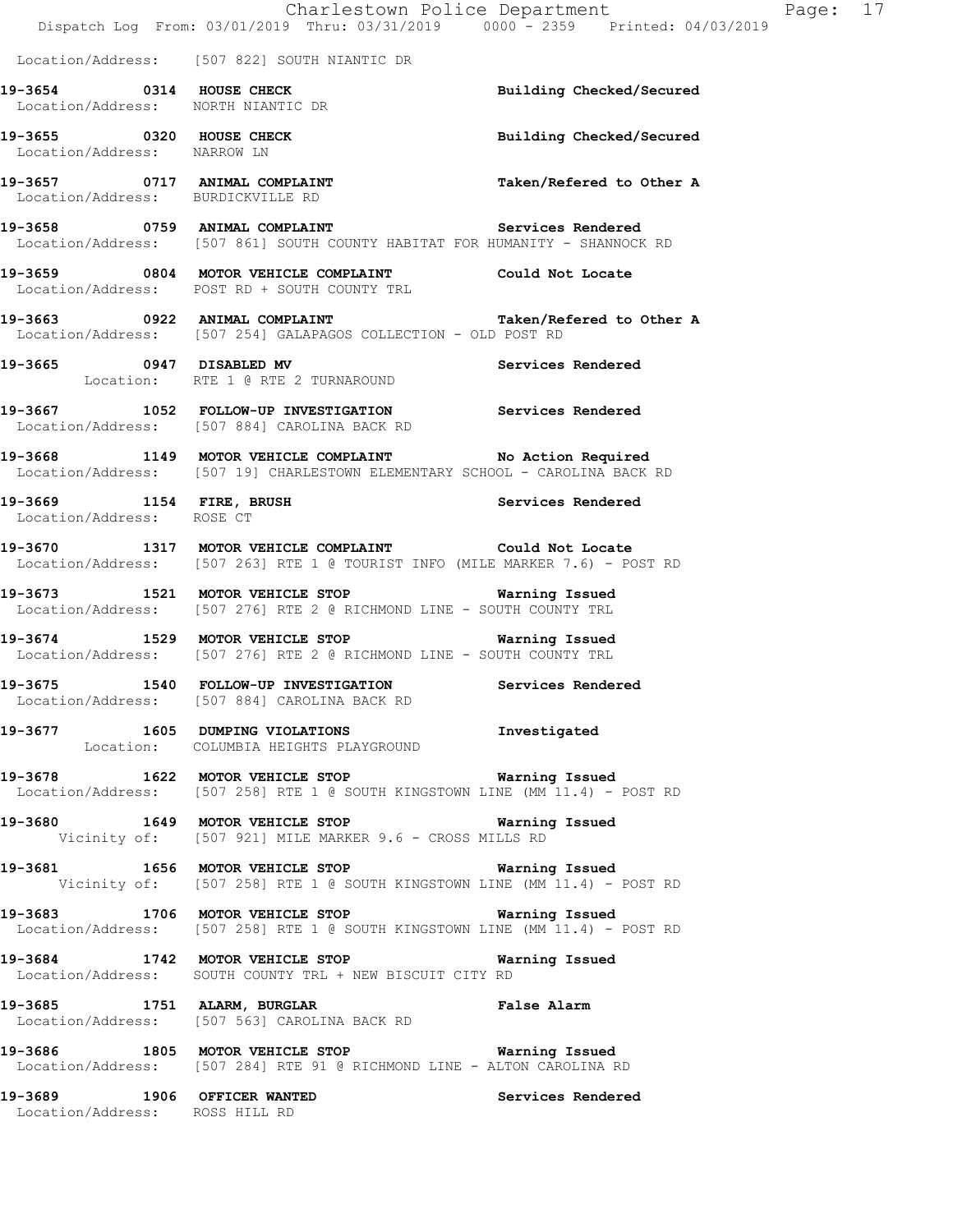|                                                |  |  | Charlestown Police Department   |  | Page: 18 |  |
|------------------------------------------------|--|--|---------------------------------|--|----------|--|
| Dispatch Log From: 03/01/2019 Thru: 03/31/2019 |  |  | 0000 - 2359 Printed: 04/03/2019 |  |          |  |

**19-3692 2024 MOTOR VEHICLE STOP Warning Issued**  Location/Address: [507 261] RTE 1 @ STATE GARAGE (MILE MARKER 9.6) - POST RD

**19-3693 2041 MOTOR VEHICLE STOP Warning Issued**  Location/Address: [507 258] RTE 1 @ SOUTH KINGSTOWN LINE (MM 11.4) - POST RD

**19-3694 2054 ROAD HAZARD/OBSTRUCTION Removed Hazard**  Location/Address: OLD POST RD + RIDGEWOOD RD

**19-3696 2128 MOTOR VEHICLE STOP Warning Issued**  Location/Address: POST RD + SOUTH COUNTY TRL

### **For Date: 03/21/2019 - Thursday**

**19-3704 0126 MOTOR VEHICLE STOP Arrest(s) Made**  Location/Address: [507 72] CUMBERLAND FARMS - OLD POST RD Refer To Arrest: 19-63-AR Arrest: GIROUX, THOMAS J 204 GREENVILLE AVE Apt. #15 JOHNSTON, RI<br>27 Address:<br>Age: Charges: BENCH WARRANT ISSUED FROM 6TH DISTRICT COURT BENCH WARRANT ISSUED FROM 6TH DISTRICT COURT Driving after denial, suspension or revocation of license - 1st Offense **19-3712 0634 POLICE INFORMATION Services Rendered**  Location/Address: [507 642] CHARLESTOWN POLICE DEPARTMENT - OLD POST RD **19-3713 0746 TRAFFIC CONTROL No Action Required**  Location/Address: [507 19] CHARLESTOWN ELEMENTARY SCHOOL - CAROLINA BACK RD **19-3714 0854 POLICE TRANSPORT Taken/Refered to Other A**  Location: 4TH DISTRICT COURT **19-3715 0922 POLICE TRANSPORT Taken/Refered to Other A**  Location: DEPARTMENT OF CORRECTIONS ACI 19-3717 1111 ANIMAL COMPLAINT **Services Rendered**  Location/Address: ROSS HILL RD **19-3718 1138 ALARM, BURGLAR Building Checked/Secured**  Location/Address: DRIFTWOOD DR **19-3719 1143 MVA - W/Injury/Fluid/Hazard Report Taken**  Location/Address: OLD COACH RD + CEDAR SWAMP PATH Refer To Accident: 19-31-AC **19-3720 1445 POLICE INFORMATION No Action Required**  Location/Address: [507 258] RTE 1 @ SOUTH KINGSTOWN LINE (MM 11.4) - POST RD **19-3721 1539 MOTOR VEHICLE STOP Arrest(s) Made**  Vicinity of: SOUTH COUNTY TRL Refer To Summons: 19-64-AR Summons: WESTON, EMILY S 195 WALDEN WAY WAKEFIELD, RI Address: 195<br>Age: 28 Charges: Driving with Expired License - 1st Offense **19-3723 1613 MOTOR VEHICLE STOP Citation Issued**  Location/Address: OLD MILL RD **19-3725 1631 OFFICER WANTED Investigated**  Location/Address: BISCUIT CITY RD **19-3726 1638 MOTOR VEHICLE COMPLAINT Could Not Locate**  Location/Address: [507 924] MILE MARKER 10.6 - NARROW LN **19-3729 1719 OFFICER WANTED Services Rendered**  Location/Address: DEEPWOODS DR **19-3733 2136 ANIMAL COMPLAINT No Action Required**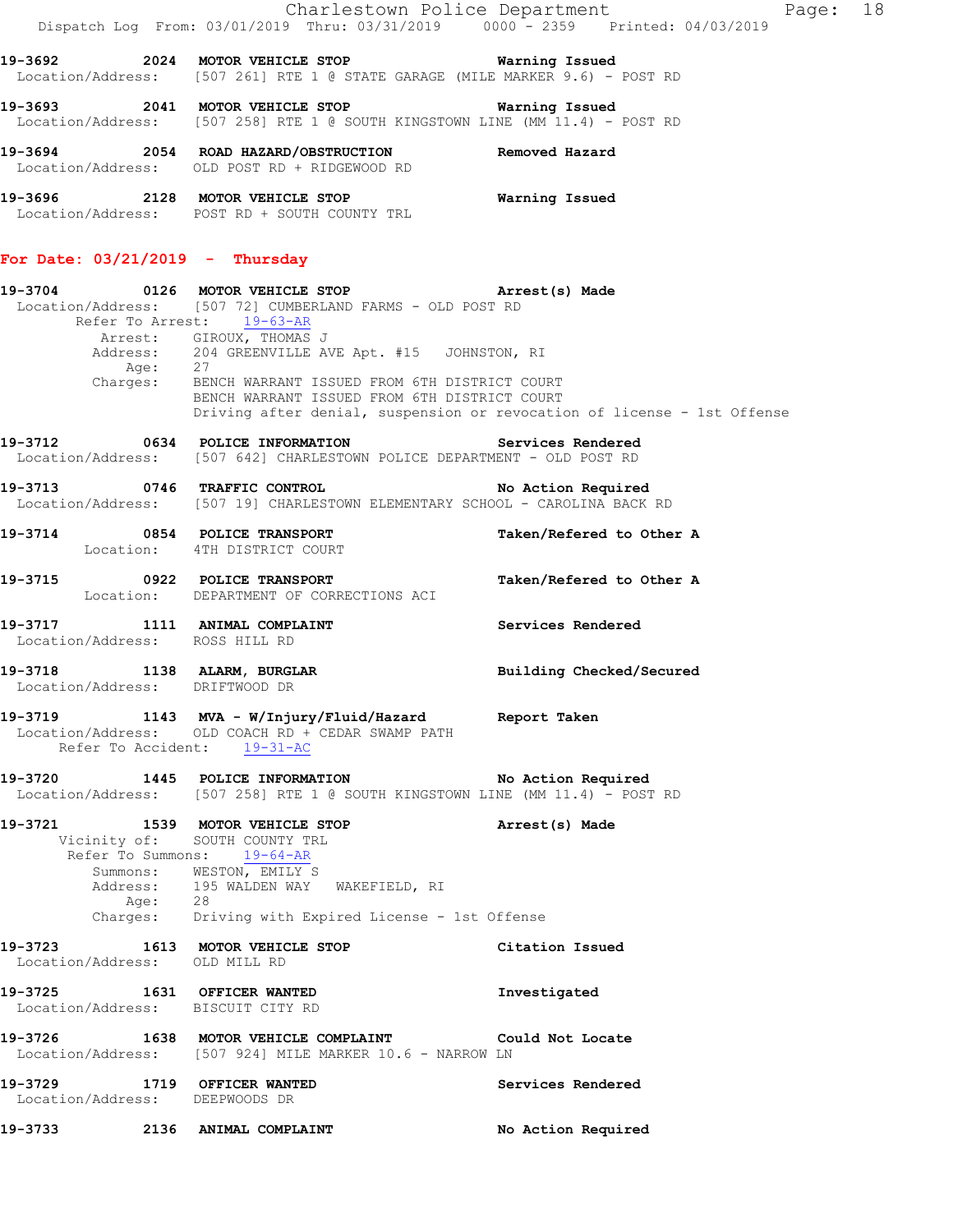Location/Address: COLUMBIA HEIGHTS RD

# **For Date: 03/22/2019 - Friday**

| Location/Address: HANNA'S RD                                                            | 19-3743 0849 ASSIST OTHER POLICE DEPT Services Rendered                                                                                                                                       |                         |
|-----------------------------------------------------------------------------------------|-----------------------------------------------------------------------------------------------------------------------------------------------------------------------------------------------|-------------------------|
| 19-3745 1002 MVA - Minor<br>Refer To Accident: $19-32-AC$<br>Refer To Summons: 19-65-AR | Location/Address: [507 45] RIPPY'S LIQUOR MART - SOUTH COUNTY TRL<br>Summons: JOHNSON, MICHAEL L<br>Address: 54 SHERMAN AVE KENYON, RI<br>Age: 48<br>Charges: DRIVING WITHOUT/EXPIRED LICENSE | Arrest(s) Made          |
| Location/Address: WEST BEACH RD                                                         | 19-3749 1155 911 CALLS/False/Hang-Ups/Open Building Checked/Secured                                                                                                                           |                         |
|                                                                                         | 19-3750 1506 DISABLED MV<br>Location/Address: POST RD + PROSSER TRL                                                                                                                           | No Action Required      |
|                                                                                         | 19-3751 1531 PSYCHOLOGICAL EMERGENCY Transported to Hospital<br>Location/Address: [507 435] SOUTH SHORE MENTAL HEALTH CHARLESTOWN HOUS - OLD POST RD                                          |                         |
|                                                                                         | 19-3753 1641 MOTOR VEHICLE STOP 19-3753<br>Location/Address: POST RD + KING'S FACTORY RD                                                                                                      |                         |
|                                                                                         | 19-3754 1648 MOTOR VEHICLE STOP No Action Required<br>Location/Address: [507 261] RTE 1 @ STATE GARAGE (MILE MARKER 9.6) - POST RD                                                            |                         |
|                                                                                         | 19-3755 1705 MOTOR VEHICLE STOP <b>WATER</b> Warning Issued<br>Location/Address: [507 261] RTE 1 @ STATE GARAGE (MILE MARKER 9.6) - POST RD                                                   |                         |
|                                                                                         | 19-3756 1726 MOTOR VEHICLE STOP Warning Issued<br>Location/Address: [507 923] MILE MARKER 10.2 - FALCONE LN                                                                                   |                         |
| 19-3758 1836 POLICE INFORMATION                                                         | Location/Address: [507 683] SOUTHERN WAY                                                                                                                                                      | Services Rendered       |
| Location/Address: LAURI DR                                                              | 19-3759 1906 OFFICER WANTED                                                                                                                                                                   | Transported to Hospital |
| Location/Address: LAURI DR                                                              | 19-3760 1926 PSYCHOLOGICAL EMERGENCY Transported to Hospital                                                                                                                                  |                         |
|                                                                                         | 19-3762 2228 MOTOR VEHICLE STOP No Action Required<br>Location/Address: [507 261] RTE 1 @ STATE GARAGE (MILE MARKER 9.6) - POST RD                                                            |                         |
|                                                                                         | 19-3763 2241 POLICE TRANSPORT Services Rendered<br>Location/Address: [507 20] JACOB PERRY DR                                                                                                  |                         |
| For Date: $03/23/2019$ - Saturday                                                       |                                                                                                                                                                                               |                         |
| Location/Address: SHADY HARBOR DR                                                       | 19-3772   0110   ASSIST OTHER POLICE DEPT   Services Rendered                                                                                                                                 |                         |
| Refer To Incident: 19-95-OF                                                             | 19-3779 1007 MVA - Minor<br>Location/Address: [507 642] CHARLESTOWN POLICE DEPARTMENT - OLD POST RD                                                                                           | Investigated            |
| Location/Address: LAURI DR                                                              | 19-3783 1432 SUSPICIOUS ACTIVITY/VEHICLE Investigated                                                                                                                                         |                         |
|                                                                                         | 19-3784 1539 MOTOR VEHICLE STOP Citation Issued<br>Location/Address: [507 100] RTE 1 @ FIORES (MILE MARKER 8.0) - POST RD                                                                     |                         |
| 19-3785 1558 MOTOR VEHICLE STOP                                                         | Vicinity of: [507 254] GALAPAGOS COLLECTION - OLD POST RD                                                                                                                                     | Warning Issued          |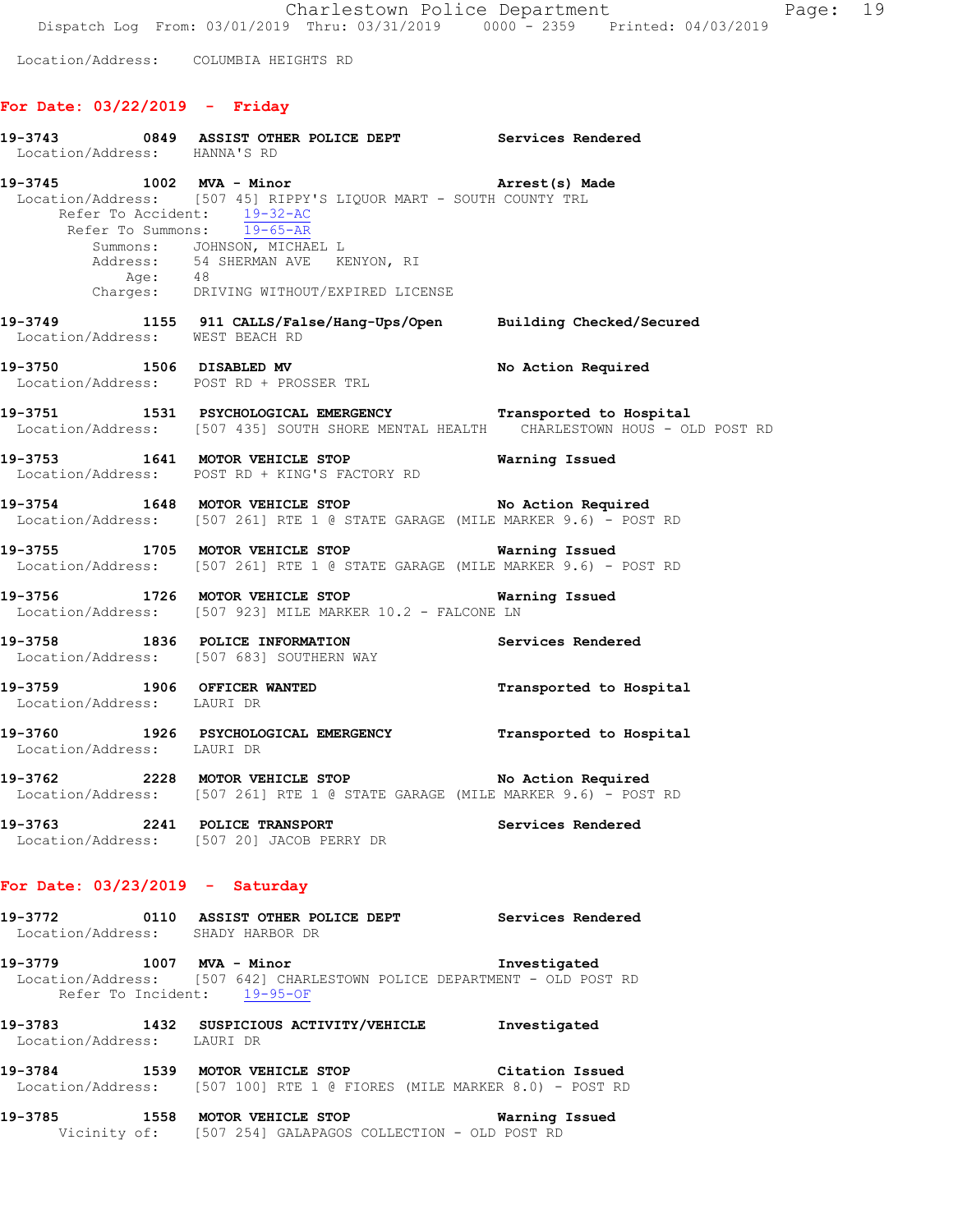**19-3786 1615 MOTOR VEHICLE STOP Warning Issued**  Vicinity of: FALCONE LN **19-3787 1626 MOTOR VEHICLE STOP Arrest(s) Made**  Location/Address: KING'S FACTORY RD Refer To Summons: 19-66-AR Summons: CRUZ, FRANCISCO MANUEL JR Address: 10 AMELIA ST ASHAWAY, RI Age: 26<br>Charges: DRI DRIVING WITHOUT/EXPIRED LICENSE **19-3789 1651 MOTOR VEHICLE STOP Warning Issued**  Vicinity of: KING'S FACTORY RD **19-3791 1715 MOTOR VEHICLE STOP Warning Issued**  Vicinity of: [507 37] CHARLESTOWN WINE AND SPIRITS - OLD POST RD **19-3793 1916 MOTOR VEHICLE STOP Warning Issued**  Location/Address: [507 259] RTE 1 @ CASTLEROCK - POST RD

**19-3794 1934 MOTOR VEHICLE STOP Citation Issued**  Location/Address: [507 200] RTE 1 @ PACKAGE STORE - POST RD

### **19-3796 2022 MOTOR VEHICLE STOP Arrest(s) Made**  Vicinity of: SHANNOCK RD Refer To Summons: 19-67-AR Summons: NORDSTROM, ROBERT D Address: 1474 WAPPING RD MIDDLETOWN, RI Age: 37 Charges: Driving after denial, suspension or revocation of license - 1st Offense

## **For Date: 03/24/2019 - Sunday**

**19-3802 0009 HOUSE CHECK Building Checked/Secured**  Location/Address: COVE POINT EAST RD **19-3803 0017 HOUSE CHECK Building Checked/Secured**  Location/Address: SHIRLEY DR **19-3811 0141 MOTOR VEHICLE STOP Arrest(s) Made**  Location/Address: POST RD + TAMANACO DR Refer To Accident: 19-33-AC Refer To Arrest: 19-68-AR Arrest: AUTHELET, CODY I Address: 485 NORWICH AVE PLAINFIELD, CT Age: 21 Charges: RECK. DRIVE/DRAG RACING/ELUDING POLICE-1ST OFF Driving after denial, suspension or revocation of license - 3rd + Offense OBSTRUCTING OFFICER IN EXECUTION OF DUTY **19-3812 0438 POLICE INFORMATION Services Rendered**  Location/Address: [507 642] CHARLESTOWN POLICE DEPARTMENT - OLD POST RD **19-3813 0511 HOUSE CHECK Building Checked/Secured**  Location/Address: BUDDINGTON RD **19-3816 0758 TRESPASSING Services Rendered**  Location/Address: SHIRLEY DR **19-3818 1043 ANIMAL COMPLAINT Investigated**  Location/Address: WATCHAUG LN Refer To Incident: 19-96-OF **19-3819 1046 FIRE, OTHER Services Rendered**  Location/Address: [507 435] SOUTH SHORE MENTAL HEALTH CHARLESTOWN HOUS - OLD POST RD **19-3820 1625 MOTOR VEHICLE STOP Warning Issued**  Location/Address: [507 303] RTE 1 @ SOUTH SHORE MENTAL HEALTH (MM 9.0) - POST RD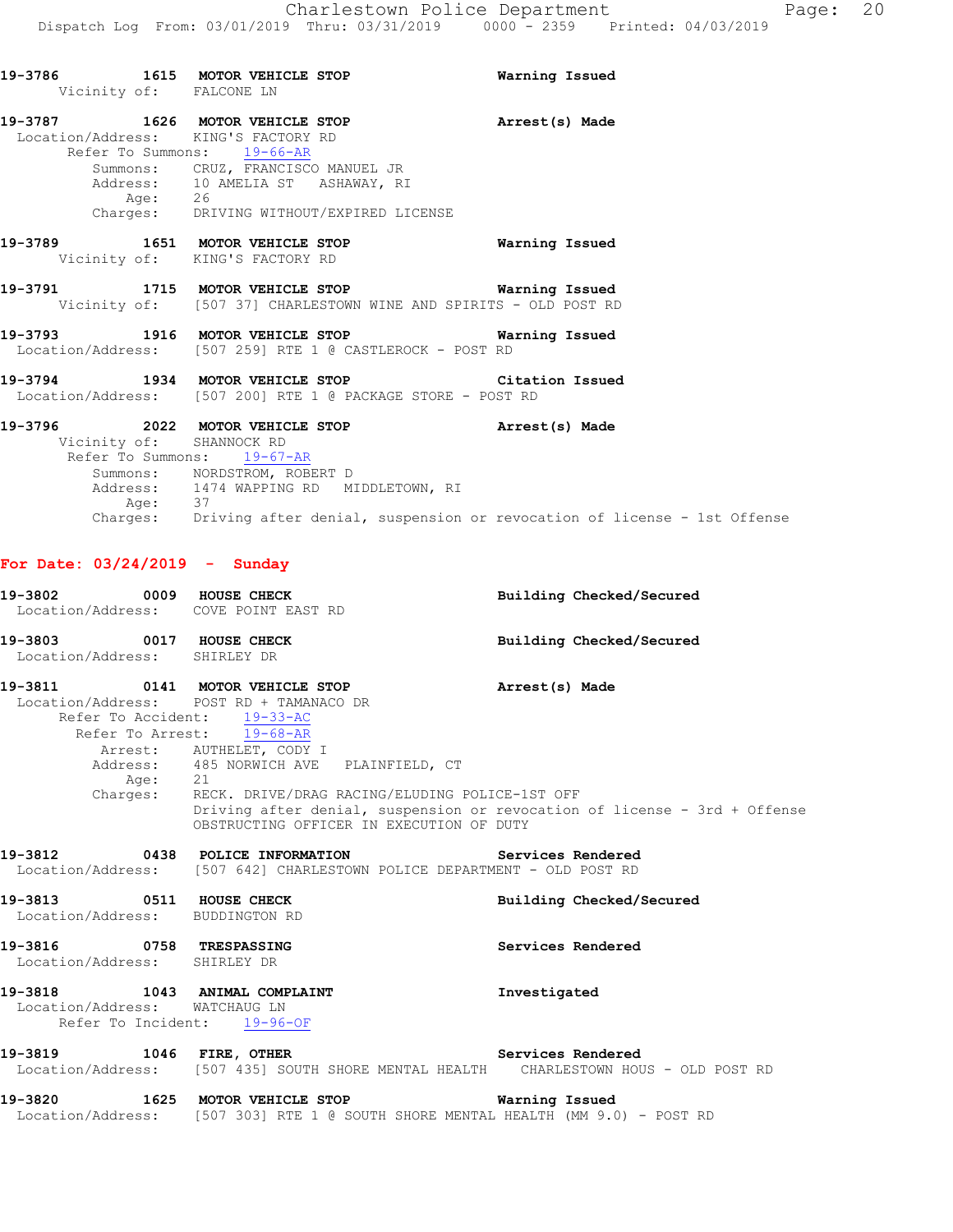Charlestown Police Department Fage: 21 Dispatch Log From: 03/01/2019 Thru: 03/31/2019 0000 - 2359 Printed: 04/03/2019 **19-3821 1629 MOTOR VEHICLE STOP Warning Issued**  Location/Address: [507 261] RTE 1 @ STATE GARAGE (MILE MARKER 9.6) - POST RD **19-3823 1722 FIRE, OTHER Investigated**  Vicinity of: [507 881] CHARLESTOWN ANIMAL SHELTER - SAND HILL RD Refer To Summons: 19-71-AR Juvenile Arrest Age: 12 Charges: B&E BUILDING OR SHIP DURING DAYTIME ARSON-5TH DEGREE VANDALISM/MALICIOUS INJURY TO PROPERTY WILLFUL TRESPASS Refer To Arrest: 19-72-AR Juvenile Arrest Age: 13 Charges: ATTEMPTED BREAKING AND ENTERING ARSON-5TH DEGREE VANDALISM/MALICIOUS INJURY TO PROPERTY WILLFUL TRESPASS Refer To Incident: 19-97-OF **19-3824 1839 DOMESTIC/Assault/Diso/Other Investigated**  Location/Address: CAROLINA BACK RD Refer To Incident: 19-98-OF **19-3825 1856 PSYCHOLOGICAL EMERGENCY Transported to Hospital**  Location/Address: CAROLINA BACK RD **19-3826 2042 MOTOR VEHICLE COMPLAINT Warning Issued**  Location/Address: POST RD + SOUTH COUNTY TRL **19-3827 2349 MOTOR VEHICLE STOP Warning Issued**  Location/Address: POST RD + GENERAL STANTON LN **For Date: 03/25/2019 - Monday 19-3842 0120 MOTOR VEHICLE STOP Warning Issued**  Location/Address: [507 279] RTE 2 @ CHARLESTOWN TOWN HALL - SOUTH COUNTY TRL **19-3855 0833 ASSIST OTHER AGENCY Services Rendered**  Location/Address: WORDEN'S POND RD **19-3856 0928 MVA - Minor Report Taken**  Vicinity of: [507 260] RTE 1 @ GENERAL STANTON - POST RD Refer To Accident: 19-34-AC **19-3859 1242 ASSIST CITIZEN Services Rendered**  Location/Address: ROSS HILL RD **19-3860 1453 OFFICER WANTED Investigated**  Location/Address: ROSS HILL RD **19-3862 1532 FOLLOW-UP INVESTIGATION Investigated**  Location/Address: NORTH NIANTIC DR **19-3863 1613 MOTOR VEHICLE STOP Warning Issued**  Location/Address: [507 864] STATE OF RHODE ISLAND DOT GARAGE - CROSS MILLS RD **19-3864 1620 MOTOR VEHICLE STOP Warning Issued**  Location/Address: [507 864] STATE OF RHODE ISLAND DOT GARAGE - CROSS MILLS RD **19-3865 1635 MOTOR VEHICLE STOP Citation Issued**  Location/Address: SHANNOCK RD + SOUTH COUNTY TRL **19-3866 1704 MOTOR VEHICLE STOP Warning Issued**  Location/Address: [507 260] RTE 1 @ GENERAL STANTON - POST RD **19-3868 1803 MOTOR VEHICLE STOP Citation Issued** 

Location/Address: SOUTH COUNTY TRL + BOTKA DR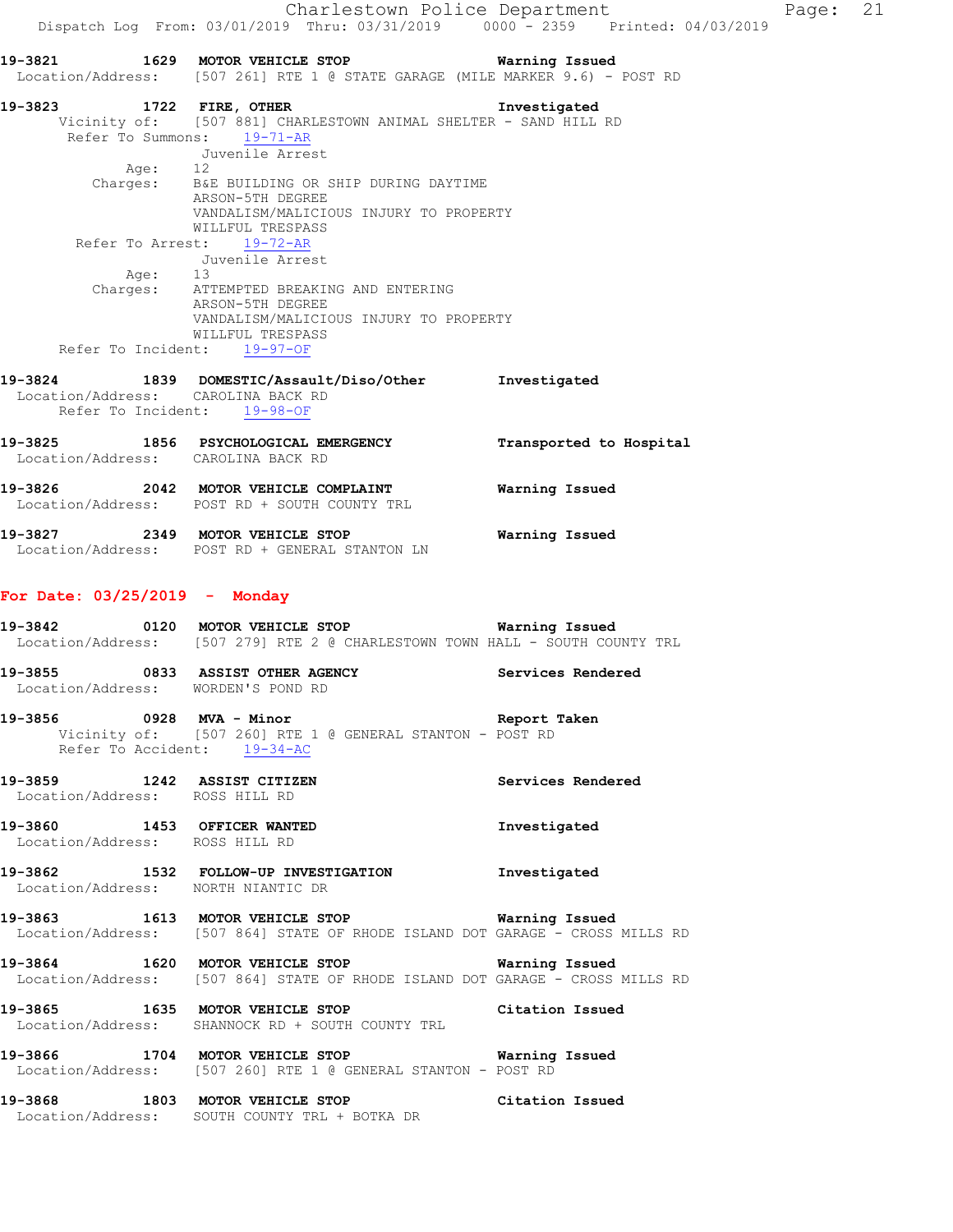**19-3869 2026 MVA - Minor Investigated**  Location/Address: [507 281] RTE 2 @ BEACHSIDE AUTO - SOUTH COUNTY TRL

**19-3870 2053 MOTOR VEHICLE STOP Warning Issued**  Location/Address: POST RD + WILDFLOWER RD

## **For Date: 03/26/2019 - Tuesday**

Age: 16

| 19-3880 0107 MOTOR VEHICLE STOP<br>Location/Address: COLUMBIA HEIGHTS RD |                                                                                               | No Action Required       |
|--------------------------------------------------------------------------|-----------------------------------------------------------------------------------------------|--------------------------|
| 19-3881 0114 HOUSE CHECK<br>Location/Address: COVE POINT EAST RD         |                                                                                               | No Action Required       |
|                                                                          | 19-3882 0122 DISABLED MV<br>  Location/Address: MOHAWK TRL + NARROW LN                        | Removed Hazard           |
| 19-3883 0128 HOUSE CHECK<br>Location/Address: PROSSER TRL                |                                                                                               | No Action Required       |
|                                                                          | 19-3885 0140 HOUSE CHECK<br>Location/Address: [507 791] 18 WHITE TAIL CIRCLE - WHITE TAIL CIR | No Action Required       |
| 19-3886 0145 HOUSE CHECK                                                 | Location/Address: [507 804] BEAVER LN                                                         | No Action Required       |
| 19-3889 0216 HOUSE CHECK<br>Location/Address: NORTH NIANTIC DR           |                                                                                               | Building Checked/Secured |
| 19-3890 0218 HOUSE CHECK<br>Location/Address: [507 813] NANCY LN         |                                                                                               | Building Checked/Secured |
|                                                                          | 19-3891 0226 HOUSE CHECK<br>Location/Address: [507 822] SOUTH NIANTIC DR                      | Building Checked/Secured |
| 19-3892 0231 HOUSE CHECK<br>Location/Address: [507 698] NUTMEG LN        |                                                                                               | Services Rendered        |
| 19-3893 0241 HOUSE CHECK<br>Location/Address: CHARLESTOWN BEACH RD       |                                                                                               | Building Checked/Secured |
| 19-3894 0245 HOUSE CHECK<br>Location/Address: WALSH RD                   |                                                                                               | Building Checked/Secured |
| 19-3895 0250 HOUSE CHECK<br>Location/Address: RIDGEWOOD RD               |                                                                                               | Building Checked/Secured |
| 19-3896 0253 HOUSE CHECK<br>Location/Address: NARROW LN                  |                                                                                               | Building Checked/Secured |
| 19-3897 0302 HOUSE CHECK                                                 | Location/Address: [507 576] OLD COACH RD                                                      | Services Rendered        |
| 19-3898 0311 HOUSE CHECK                                                 | Location/Address: [507 389] SHANNOCK RD                                                       | Building Checked/Secured |
| 19-3899 0319 HOUSE CHECK<br>Location/Address: AUBURN DR                  |                                                                                               | Building Checked/Secured |
| 19-3904 0929 MOTOR VEHICLE STOP                                          | Location/Address: POST RD + NARROW LN                                                         | Citation Issued          |
| 19-3905 1003 POLICE TRANSPORT<br>Location/Address: LADY SLIPPER DR       |                                                                                               | Services Rendered        |
| 19-3906<br>Location/Address: SAND HILL RD                                | 1029 SERVE WARRANT<br>Refer To Arrest: 19-69-AR                                               | Services Rendered        |
|                                                                          | Juvenile Arrest                                                                               |                          |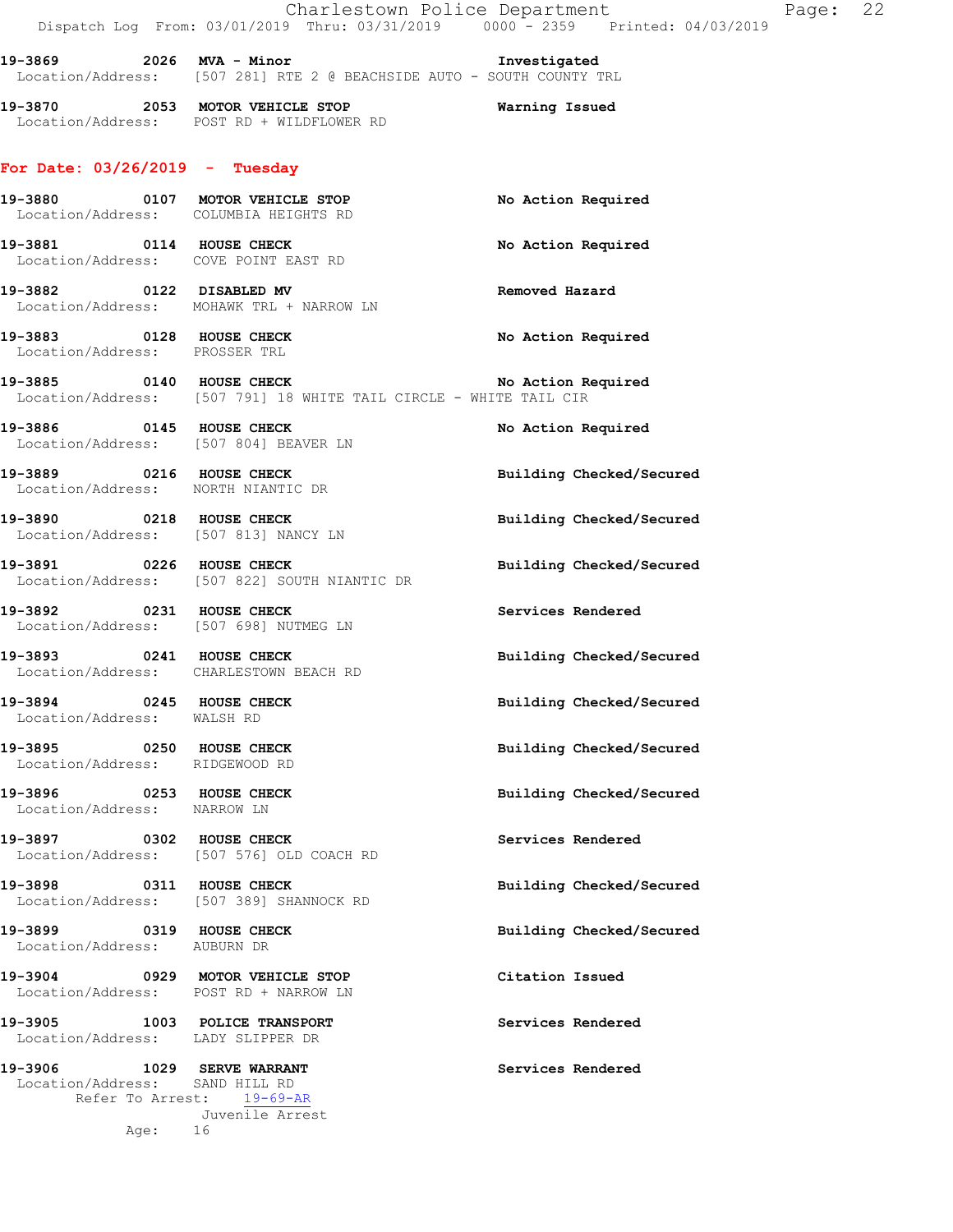|                                                          | Charlestown Police Department<br>Dispatch Log From: 03/01/2019 Thru: 03/31/2019 0000 - 2359 Printed: 04/03/2019               |                          |
|----------------------------------------------------------|-------------------------------------------------------------------------------------------------------------------------------|--------------------------|
|                                                          |                                                                                                                               |                          |
|                                                          | Charges: WARRANT OF ARREST ON AFFIDAVIT                                                                                       |                          |
|                                                          | 19-3908 1244 ANIMAL COMPLAINT Services Rendered<br>Location/Address: ROSS HILL RD + POST RD                                   |                          |
|                                                          | 19-3910 1331 ALARM, BURGLAR Services Rendered Location/Address: COLUMBIA HEIGHTS RD                                           |                          |
|                                                          | 19-3912 1356 ASSIST OTHER AGENCY Services Rendered<br>Vicinity of: [507 258] RTE 1 @ SOUTH KINGSTOWN LINE (MM 11.4) - POST RD |                          |
|                                                          | 19-3915 1513 HOUSE CHECK<br>Location/Address: EAST BURDICK ST                                                                 | Building Checked/Secured |
| Location/Address: ROSS HILL RD                           | 19-3917 1601 OFFICER WANTED Services Rendered                                                                                 |                          |
|                                                          | 19-3919 1611 MOTOR VEHICLE STOP 19 Warning Issued<br>Vicinity of: SOUTH COUNTY TRL                                            |                          |
|                                                          | 19-3920 1645 ANIMAL COMPLAINT Could Not Locate<br>Vicinity of: RIIDAM WAY                                                     |                          |
| Location/Address: OLD POST RD                            | 19-3922 1721 FIRE, STRUCTURE                                                                                                  | No Action Required       |
|                                                          | 19-3924 1807 FIRE, BRUSH<br>Location/Address: BURDICKVILLE RD                                                                 | Extinquished             |
|                                                          | 19-3930 2043 MOTOR VEHICLE STOP <b>WATER WATER</b><br>Location/Address: POST RD + SOUTH COUNTY TRL                            |                          |
|                                                          | 19-3932 2300 MOTOR VEHICLE COMPLAINT Could Not Locate<br>Location/Address: [507 923] MILE MARKER 10.2 - FALCONE LN            |                          |
| Location/Address: NARROW LN<br>Refer To Arrest: 19-70-AR | 19-3933 2314 SERVE WARRANT                                                                                                    | Arrest(s) Made           |

 Arrest: MASTROBUONO, MARC ANDERSON Address: 76 NARROW LN CHARLESTOWN, RI Age: 41 Charges: WARRANT OF ARREST ON AFFIDAVIT

## **For Date: 03/27/2019 - Wednesday**

|                                 | 19-3954 0604 POLICE INFORMATION Services Rendered<br>Location/Address: [507 642] CHARLESTOWN POLICE DEPARTMENT - OLD POST RD                             |                   |
|---------------------------------|----------------------------------------------------------------------------------------------------------------------------------------------------------|-------------------|
|                                 | Location/Address: BISCUIT CITY RD                                                                                                                        |                   |
|                                 | 19-3958 1042 MOTOR VEHICLE STOP <b>Warning Issued</b><br>Location/Address: [507 100] RTE 1 @ FIORES (MILE MARKER 8.0) - POST RD                          |                   |
| Location/Address: TUCKER ST     | 19-3960 1124 WELL BEING CHECK                                                                                                                            | Services Rendered |
| Location/Address: WEST BEACH RD | 19-3961 1154 ALARM, BURGLAR BURGER Building Checked/Secured                                                                                              |                   |
|                                 | 19-3963 1305 MOTOR VEHICLE STOP <b>Warning Issued</b><br>Location/Address: [507 309] RTE 1A @ CROSS MILLS FIRE DEPARTMENT - OLD POST RD                  |                   |
|                                 | 19-3966 1358 MOTOR VEHICLE STOP 6 Warning Issued<br>Location/Address: POST RD + FALCONE LN                                                               |                   |
|                                 | 19-3968 1457 POLICE INFORMATION 19-3968 Investigated<br>Location/Address: [507 64] RATHSKELLER RESTAURANT - OLD COACH RD<br>Refer To Incident: 19-100-OF |                   |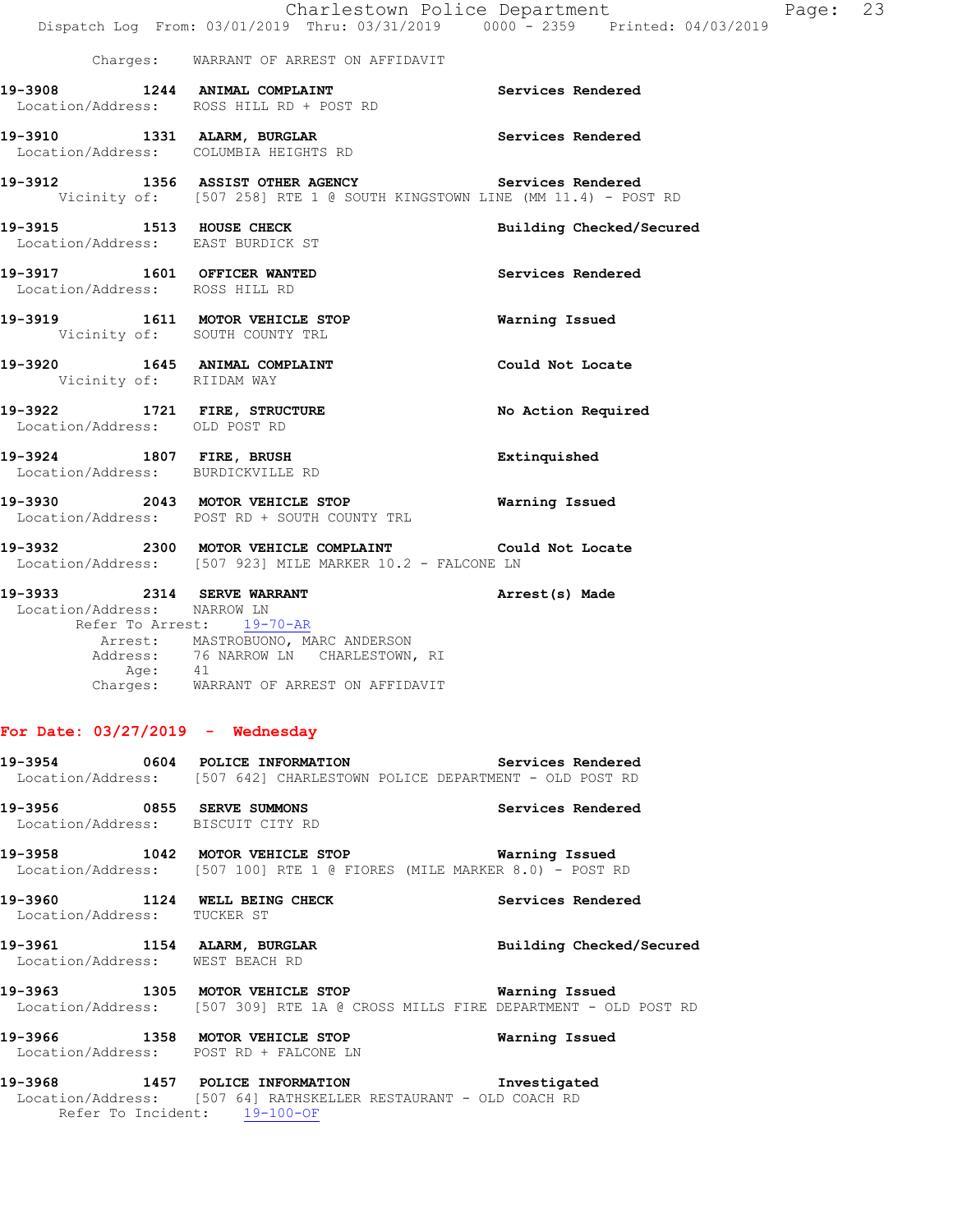**19-3970 1538 MOTOR VEHICLE STOP Warning Issued**  Location/Address: [507 261] RTE 1 @ STATE GARAGE (MILE MARKER 9.6) - POST RD

## **19-3971 1622 POLICE INFORMATION Investigated**  Location/Address: [507 228] PHIL & ANN'S SUNSET MOTEL - OLD POST RD Refer To Incident: 19-101-OF

- **19-3972 1634 DOMESTIC/Assault/Diso/Other Arrest(s) Made**  Location/Address: OLD POST RD Refer To Arrest: 19-73-AR Arrest: HUMES, BRIAN D<br>Address: 5259 OLD POST P 5259 OLD POST RD CHARLESTOWN, RI Age: 48 Charges: DOMESTIC-DISORDERLY CONDUCT
- **19-3973 1814 FOLLOW-UP INVESTIGATION Investigated**  Location/Address: [507 228] PHIL & ANN'S SUNSET MOTEL - OLD POST RD
- **19-3976 1850 ROAD HAZARD/OBSTRUCTION Removed Hazard**  Location/Address: [507 100] RTE 1 @ FIORES (MILE MARKER 8.0) - POST RD
- **19-3977 2100 ASSIST OTHER TOWN DEPT Investigated**  Location/Address: [507 1] CHARLESTOWN TOWN HALL - SOUTH COUNTY TRL
- **19-3982 2302 FOLLOW-UP INVESTIGATION Arrest(s) Made**  Location/Address: [507 228] PHIL & ANN'S SUNSET MOTEL - OLD POST RD Refer To Arrest: 19-74-AR Arrest: SAPORITA, GARY L Address: 14 APACHE DR WESTERLY, RI<br>Age: 44 Age: 44 Charges: DOMESTIC-SIMPLE ASSAULT/BATTERY

## **For Date: 03/28/2019 - Thursday**

- **19-3987 0128 HOUSE CHECK Building Checked/Secured**  Location/Address: COVE POINT EAST RD **19-3988 0132 HOUSE CHECK Building Checked/Secured**  Location/Address: SHIRLEY DR
- **19-3992 0145 HOUSE CHECK Building Checked/Secured**  Location/Address: PROSSER TRL
- **19-4003 0905 POLICE TRANSPORT Services Rendered**  Location/Address: [507 642] CHARLESTOWN POLICE DEPARTMENT - OLD POST RD
- **19-4004 0908 POLICE TRANSPORT Services Rendered**  Location/Address: [507 642] CHARLESTOWN POLICE DEPARTMENT - OLD POST RD
- **19-4005 0931 ANIMAL COMPLAINT No Action Required**  Location/Address: [507 45] RIPPY'S LIQUOR MART - SOUTH COUNTY TRL
- **19-4006 0950 MOTOR VEHICLE STOP Warning Issued**  Location/Address: [507 36] CHARLESTOWN MINI-SUPER - OLD POST RD
- **19-4007 1007 MOTOR VEHICLE STOP Warning Issued**  Location/Address: POST RD + SOUTH COUNTY TRL
- **19-4009 1029 OFFICER WANTED Report Taken**  Location/Address: [507 642] CHARLESTOWN POLICE DEPARTMENT - OLD POST RD Refer To Incident: 19-103-OF

**19-4013 1307 TRESPASSING Investigated**  Location/Address: BUCKEYE BROOK RD Refer To Incident: 19-104-OF

**19-4014 1346 ROAD HAZARD/OBSTRUCTION Investigated**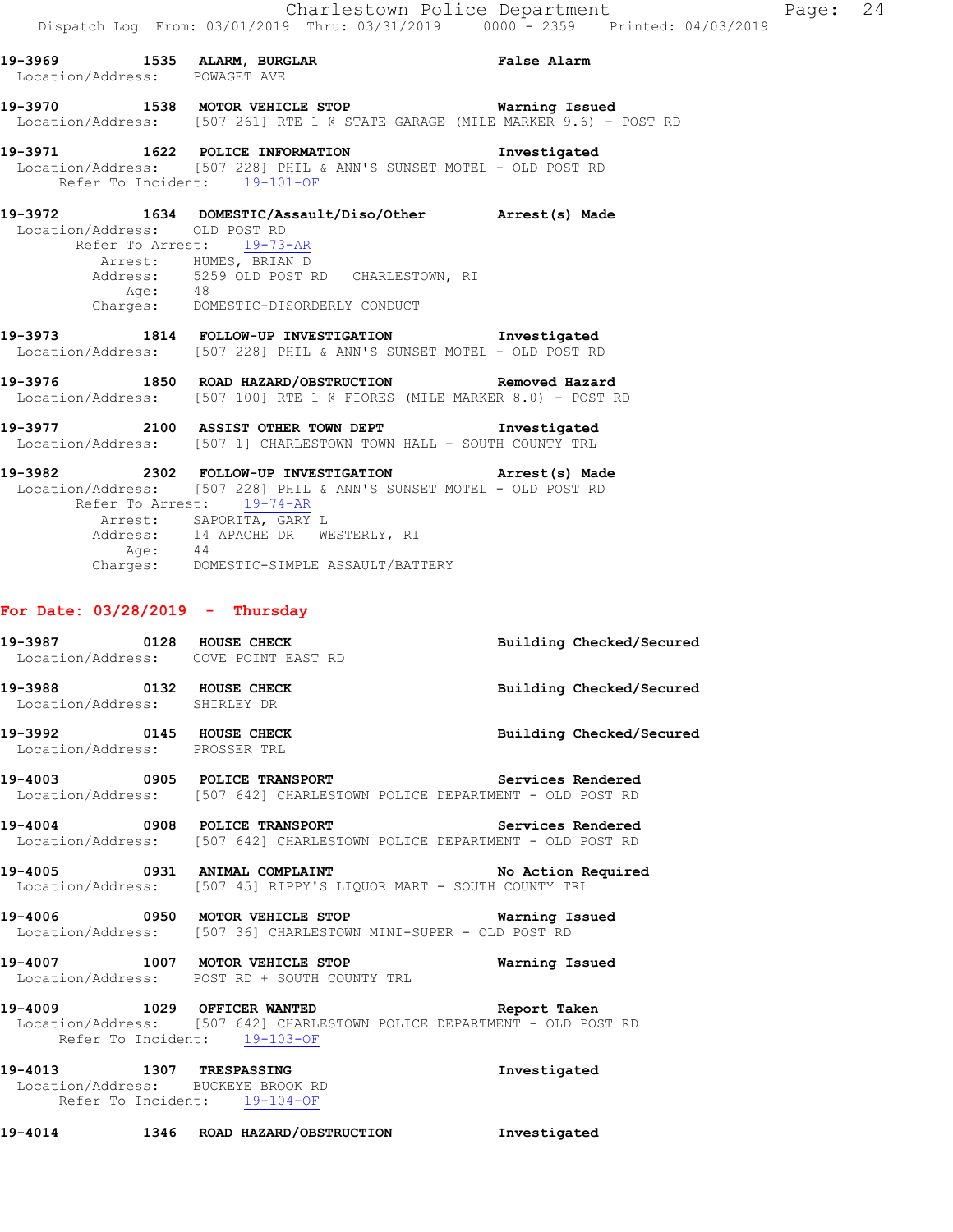Charlestown Police Department Page: 25 Dispatch Log From: 03/01/2019 Thru: 03/31/2019 0000 - 2359 Printed: 04/03/2019 Location/Address: SCAPA FLOW RD + SKAGERRAK RD **19-4015 1512 OFFICER WANTED Services Rendered**  Location/Address: BURDICKVILLE RD Refer To Incident: 19-106-OF **19-4017 1548 MOTOR VEHICLE STOP Warning Issued**  Location/Address: SOUTH COUNTY TRL + MAPLE LAKE FARM RD **19-4018 1554 MOTOR VEHICLE STOP Warning Issued**  Location/Address: NEW BISCUIT CITY RD + SOUTH COUNTY TRL **19-4019 1615 TRAFFIC CONTROL Services Rendered**  Location/Address: [507 266] RTE 1 @ WILLOWS - POST RD **19-4020 1623 MOTOR VEHICLE STOP Warning Issued**  Location/Address: [507 261] RTE 1 @ STATE GARAGE (MILE MARKER 9.6) - POST RD **19-4022 1643 MOTOR VEHICLE STOP Warning Issued**  Location/Address: [507 261] RTE 1 @ STATE GARAGE (MILE MARKER 9.6) - POST RD **19-4024 1702 MOTOR VEHICLE STOP Warning Issued**  Location/Address: KING'S FACTORY RD + INDIAN CEDAR DR **19-4025 1709 MOTOR VEHICLE STOP Warning Issued**  Location/Address: POST RD + SCHOOLHOUSE POND RD **19-4026 1713 DOMESTIC/Assault/Diso/Other Services Rendered Location/Address:** OLD SHANNOCK RD Location/Address: **19-4027 1716 MOTOR VEHICLE STOP Warning Issued**  Location/Address: [507 100] RTE 1 @ FIORES (MILE MARKER 8.0) - POST RD **19-4029 1738 MOTOR VEHICLE STOP Warning Issued**  Location/Address: RICHMOND TOWN LINE - KING'S FACTORY RD **19-4030 1745 MOTOR VEHICLE STOP Warning Issued**  Location/Address: RICHMOND TOWN LINE - KING'S FACTORY RD **19-4031 1753 MOTOR VEHICLE STOP Warning Issued**  Location/Address: KING'S FACTORY RD + NARRAGANSETT TRL **19-4032 1757 MOTOR VEHICLE STOP Citation Issued**  Location/Address: SHUMANKANUC HILL RD + KING'S FACTORY RD **19-4033 1802 OFFICER WANTED Report Taken**  Location/Address: OLD SHANNOCK RD Refer To Incident: 19-105-OF **19-4034 1814 MOTOR VEHICLE STOP Warning Issued**  Location/Address: KING'S FACTORY RD + NARRAGANSETT TRL **19-4035 1826 MOTOR VEHICLE STOP Warning Issued**  Location/Address: 300 BLOCK - KING'S FACTORY RD **19-4036 1840 MOTOR VEHICLE STOP Warning Issued**  Vicinity of: ROSS HILL RD **19-4037 1950 ALARM, BURGLAR Building Checked/Secured**  Location/Address: [507 578] LINCOLN RD **19-4042 2054 OFFICER WANTED Services Rendered**  Location/Address: [507 320] QUONOCHONTAUG BREACHWAY - WEST BEACH RD **19-4043 2116 ALARM, BURGLAR False Alarm**  Location/Address: [507 372] SOUTH SHORE MENTAL HEALTH - OLD POST RD **19-4044 2353 HOUSE CHECK Building Checked/Secured**  Location/Address: [507 526] OLD POST RD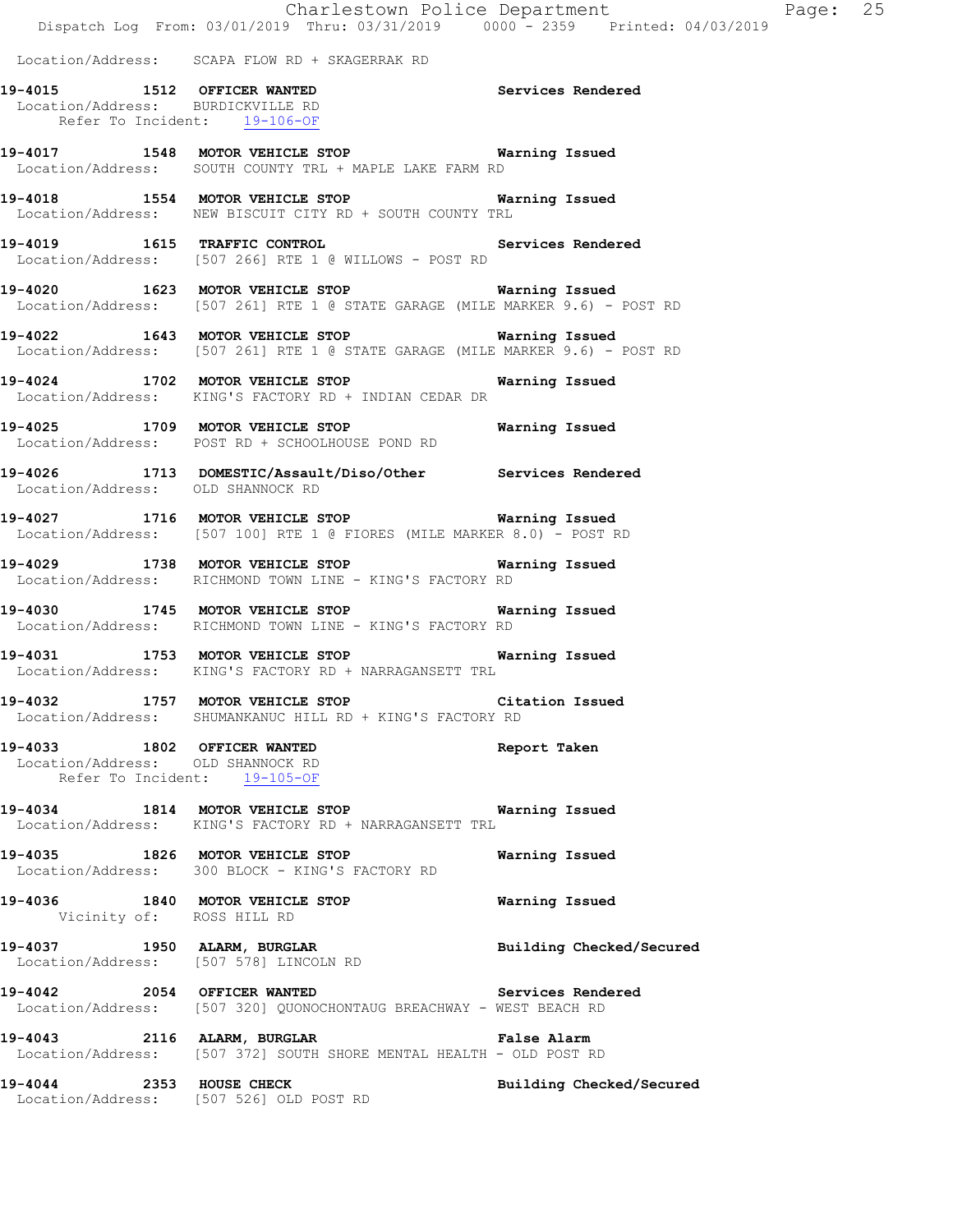## **For Date: 03/29/2019 - Friday**

| 19-4054 0014 HOUSE CHECK<br>Location/Address: BUDDINGTON RD    |                                                                                                                                                                                                                                                                                                                                                              | Building Checked/Secured |
|----------------------------------------------------------------|--------------------------------------------------------------------------------------------------------------------------------------------------------------------------------------------------------------------------------------------------------------------------------------------------------------------------------------------------------------|--------------------------|
|                                                                | 19-4056 0022 MOTOR VEHICLE STOP 6 Warning Issued<br>Location/Address: SK LINE - POST RD                                                                                                                                                                                                                                                                      |                          |
|                                                                | 19-4067 0156 MVA - W/Injury/Fluid/Hazard Arrest(s) Made<br>Location/Address: OLD COACH RD + CEDAR SWAMP PATH<br>Refer To Accident: $\frac{19-35-AC}{19-75-AR}$<br>Arrest: GRAHAM, ROBERT A<br>Address: 55 ASPEN RD WAKEFIELD, RI<br>Age: 45<br>Charges: DUI/DRUGS/ALCOHOL/1ST OFFENSE - B.A.C. UNKNOWN<br>Refusal to Submit to Chemical Test - 1st Violation |                          |
|                                                                | 19-4072 0613 DISABLED MV<br>Location/Address: POST RD + SOUTH COUNTY TRL                                                                                                                                                                                                                                                                                     | Removed Hazard           |
|                                                                | 19-4075 1205 OFFICER WANTED<br>Location/Address: [507 715] RIVERVIEW DR                                                                                                                                                                                                                                                                                      | Investigated             |
|                                                                | 19-4078 1233 ANIMAL COMPLAINT<br>Location/Address: SOUTH COUNTY TRL + CAROLINA BACK RD                                                                                                                                                                                                                                                                       | Could Not Locate         |
|                                                                | 19-4079 1251 MOTOR VEHICLE STOP<br>Location/Address: POST RD + SCHOOLHOUSE POND RD                                                                                                                                                                                                                                                                           | Warning Issued           |
|                                                                | 19-4080 1304 MOTOR VEHICLE STOP<br>Location/Address: POST RD + KING'S FACTORY RD                                                                                                                                                                                                                                                                             | Investigated             |
| Location/Address: OLD SHANNOCK RD                              | 19-4081    1420    VANDALISM<br>Refer To Incident: 19-107-OF                                                                                                                                                                                                                                                                                                 | Investigated             |
|                                                                | 19-4082 1712 MOTOR VEHICLE STOP<br>Location/Address: POST RD + GENERAL STANTON LN                                                                                                                                                                                                                                                                            | <b>Warning Issued</b>    |
| For Date: $03/30/2019$ - Saturday                              |                                                                                                                                                                                                                                                                                                                                                              |                          |
| 19-4095 0143 HOUSE CHECK<br>Location/Address: SANCTUARY RD     |                                                                                                                                                                                                                                                                                                                                                              | Building Checked/Secured |
|                                                                | 19-4096 0146 MOTOR VEHICLE STOP<br>Location/Address: SOUTH COUNTY TRL + EAST CHARLES ST                                                                                                                                                                                                                                                                      | Warning Issued           |
|                                                                | 19-4099 0209 MOTOR VEHICLE STOP<br>Location/Address: POST RD + GENERAL STANTON LN                                                                                                                                                                                                                                                                            | No Action Required       |
|                                                                | 19-4100 0213 MOTOR VEHICLE STOP<br>Location/Address: [507 252] GENERAL STANTON INN - OLD POST RD                                                                                                                                                                                                                                                             | Citation Issued          |
|                                                                | 19-4110 1149 MOTOR VEHICLE STOP 6 Warning Issued<br>Location/Address: [507 261] RTE 1 @ STATE GARAGE (MILE MARKER 9.6) - POST RD                                                                                                                                                                                                                             |                          |
| 19-4112 1158 COMPLAINT                                         | Location/Address: [507 45] RIPPY'S LIQUOR MART - SOUTH COUNTY TRL<br>Refer To Incident: 19-108-OF                                                                                                                                                                                                                                                            | Report Taken             |
| 19-4113 1401 FIRE, BRUSH<br>Location/Address: CAROLINA BACK RD |                                                                                                                                                                                                                                                                                                                                                              | Services Rendered        |
|                                                                | 19-4114 1507 MOTOR VEHICLE COMPLAINT<br>Location/Address: COLUMBIA HEIGHTS OVAL<br>Refer To Incident: 19-109-OF                                                                                                                                                                                                                                              | Investigated             |
|                                                                | 19-4115 1837 MOTOR VEHICLE STOP<br>Location/Address: POST RD + NARROW LN                                                                                                                                                                                                                                                                                     | Warning Issued           |